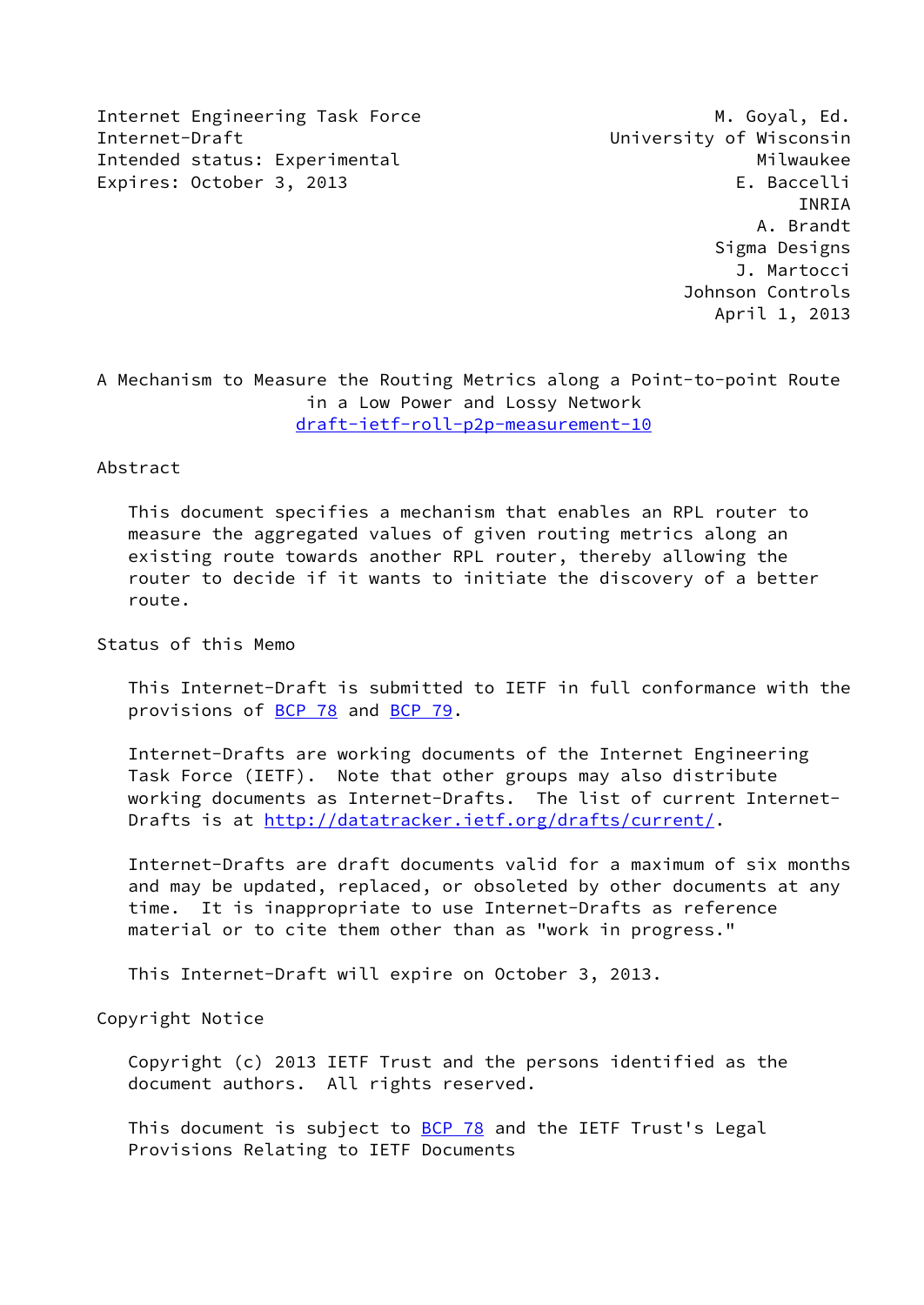# Internet-Draft [draft-ietf-roll-p2p-measurement-09](https://datatracker.ietf.org/doc/pdf/draft-ietf-roll-p2p-measurement-09) April 2013

[\(http://trustee.ietf.org/license-info](http://trustee.ietf.org/license-info)) in effect on the date of publication of this document. Please review these documents carefully, as they describe your rights and restrictions with respect to this document. Code Components extracted from this document must include Simplified BSD License text as described in Section 4.e of the Trust Legal Provisions and are provided without warranty as described in the Simplified BSD License.

# Table of Contents

| 1.               |                                                                 |  |
|------------------|-----------------------------------------------------------------|--|
|                  |                                                                 |  |
|                  |                                                                 |  |
|                  | $\frac{3}{2}$ . The Measurement Object (MO) 6                   |  |
|                  |                                                                 |  |
|                  |                                                                 |  |
|                  | 4. Originating a Measurement Request 11                         |  |
| 4.1.             | When Measuring A Hop-by-hop Route with a Global                 |  |
|                  |                                                                 |  |
| 4.2.             | When Measuring A Hop-by-hop Route with a Local                  |  |
|                  | RPLInstanceID With Route Accumulation Off $\dots \dots \dots$   |  |
| 4.3.             | When Measuring A Hop-by-hop Route with a Local                  |  |
|                  | RPLInstanceID With Route Accumulation On 14                     |  |
| 4.4.             | When Measuring A Source Route $\cdots$ 16                       |  |
|                  | 5. Processing a Measurement Request at an Intermediate Point 17 |  |
| 5.1.             | When Measuring A Hop-by-hop Route with a Global                 |  |
|                  | RPLInstanceID                                                   |  |
| 5.2.             | When Measuring A Hop-by-hop Route with a Local                  |  |
|                  | RPLInstanceID With Route Accumulation Off $\ldots$ 19           |  |
| 5.3.             | When Measuring A Hop-by-hop Route with a Local                  |  |
|                  | RPLInstanceID With Route Accumulation On 20                     |  |
| 5.4.             | When Measuring A Source Route $\cdots$ 21                       |  |
| 5.5.             |                                                                 |  |
|                  | $6.$ Processing a Measurement Request at the End Point 22       |  |
|                  | 6.1. Generating the Measurement Reply 23                        |  |
| $\overline{1}$ . | Processing a Measurement Reply at the Start Point $\ldots$ 23   |  |
| 8.               | Security Considerations $\cdots$ 24                             |  |
| 9.               |                                                                 |  |
|                  |                                                                 |  |
|                  |                                                                 |  |
|                  | 11.1. Normative References 26                                   |  |
|                  | 11.2. Informative References 27                                 |  |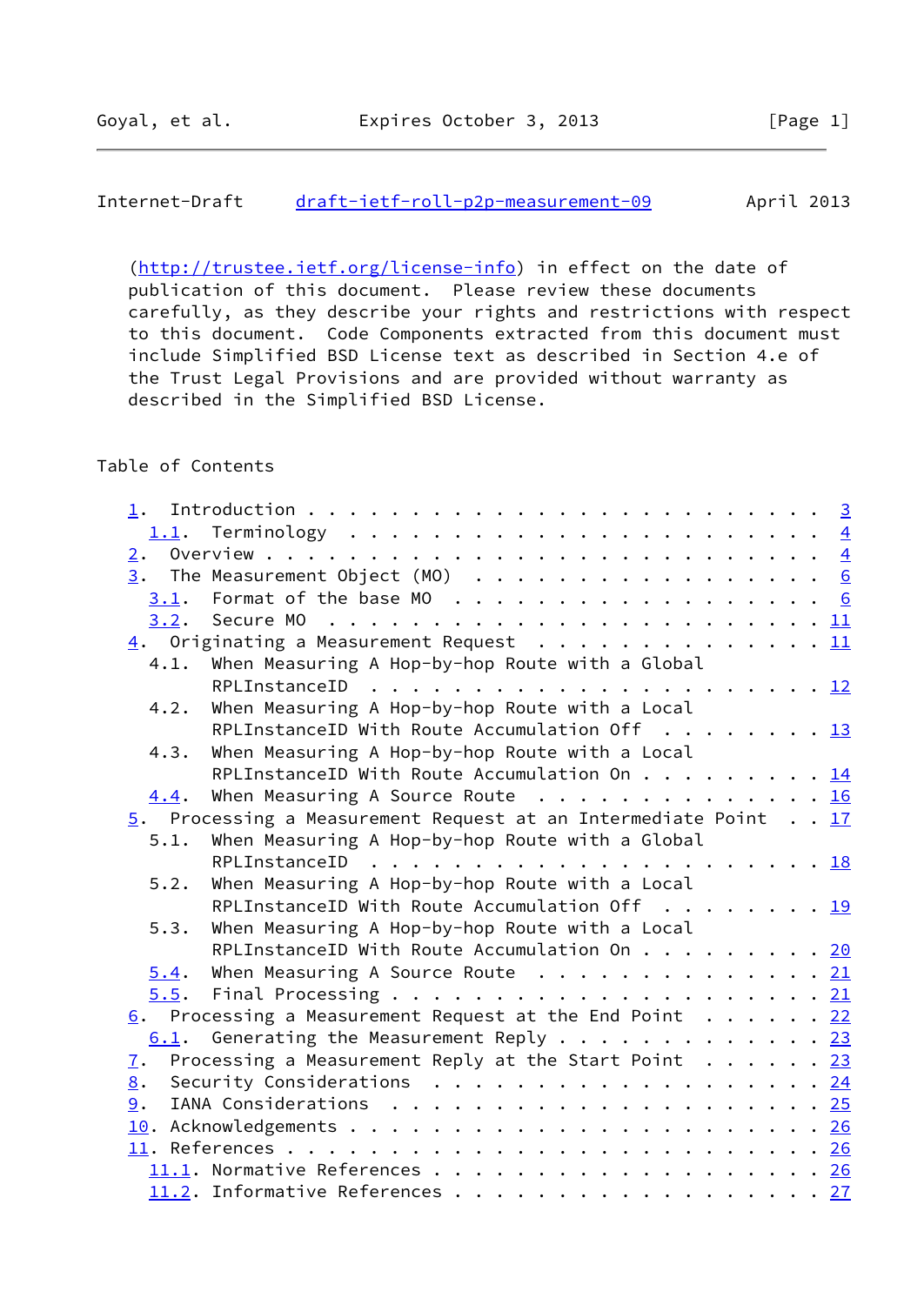|--|--|--|--|--|--|--|--|--|--|--|--|--|--|--|--|--|--|--|--|--|--|--|--|--|--|--|

Goyal, et al. **Expires October 3, 2013** [Page 2]

### <span id="page-2-1"></span>Internet-Draft [draft-ietf-roll-p2p-measurement-09](https://datatracker.ietf.org/doc/pdf/draft-ietf-roll-p2p-measurement-09) April 2013

#### <span id="page-2-0"></span>[1](#page-2-0). Introduction

 Point to point (P2P) communication between arbitrary routers in a Low power and Lossy Network (LLN) is a key requirement for many applications [\[RFC5826](https://datatracker.ietf.org/doc/pdf/rfc5826)][RFC5867]. The IPv6 Routing Protocol for LLNs (RPL) [[RFC6550](https://datatracker.ietf.org/doc/pdf/rfc6550)] constrains the LLN topology to a Directed Acyclic Graph (DAG) built to optimize the routing costs to reach the DAG's root. The P2P routing functionality, available under RPL, has the following key limitations:

- o The P2P routes are restricted to use the DAG links only. Such P2P routes may potentially be suboptimal and may lead to traffic congestion near the DAG root.
- o RPL is a proactive routing protocol and hence requires all P2P routes to be established ahead of the time they are used. Many LLN applications require the ability to establish P2P routes "on demand".

 To ameliorate situations where the core RPL's P2P routing functionality does not meet the application requirements [\[I-D.ietf-roll-p2p-rpl](#page-29-3)] describes P2P-RPL, an extension to core RPL. P2P-RPL provides a reactive mechanism to discover P2P routes that meet the specified routing constraints  $[REG551]$ . In some cases, the application requirements or the LLN's topological features allow a router to infer these routing constraints implicitly. For example, the application may require the end-to-end loss rate and/or latency along the route to be below certain thresholds or the LLN topology may be such that a router can safely assume its destination to be less than a certain number of hops away from itself.

When the existing routes are deemed unsatisfactory but the router does not implicitly know the routing constraints to be used in P2P- RPL route discovery, it may be necessary for the router to measure the aggregated values of the routing metrics along the existing route. This knowledge will allow the router to frame reasonable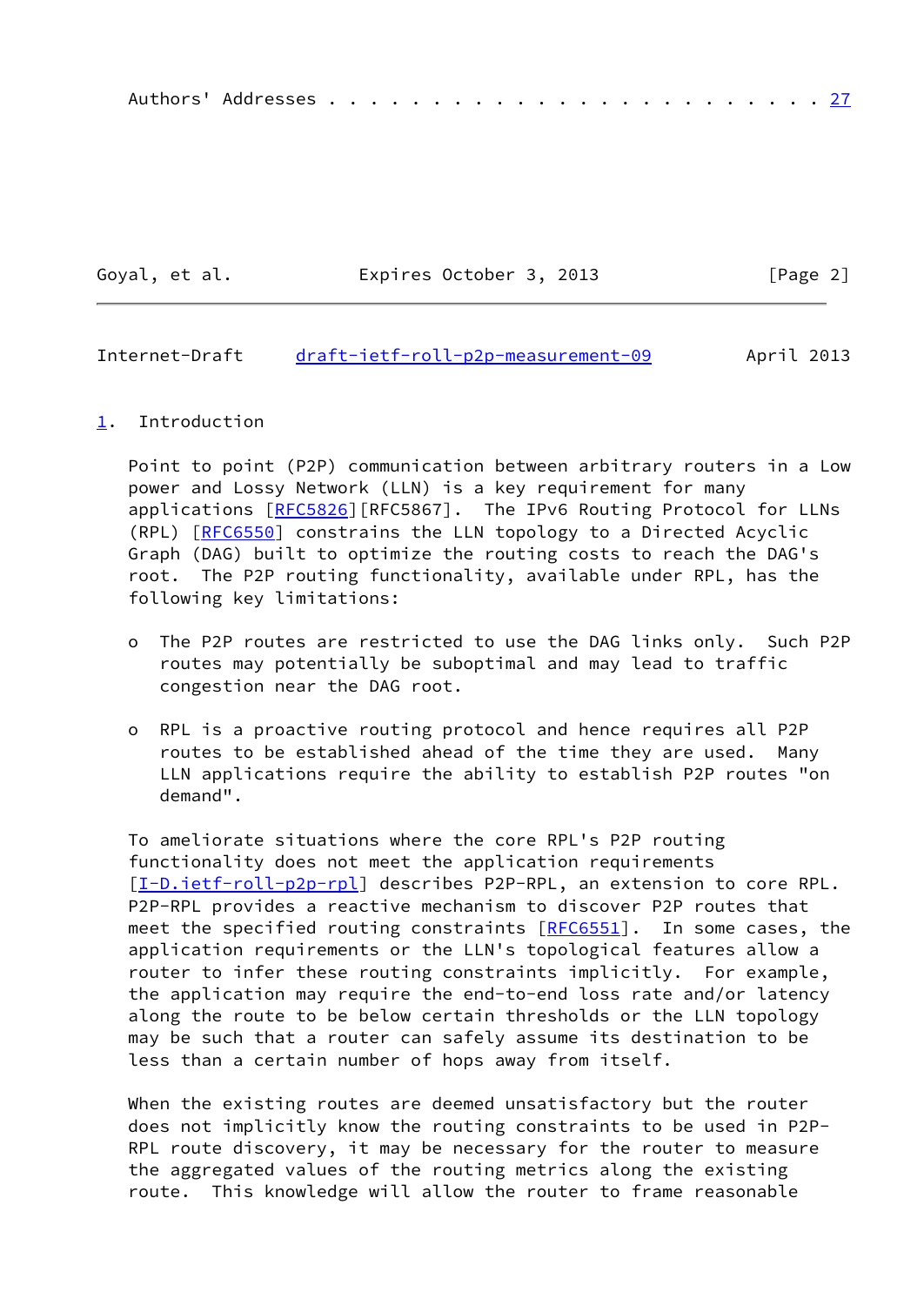routing constraints to discover a better route using P2P-RPL. For example, if the router determines the aggregate ETX (Expected Number of Transmissions) [[RFC6551](https://datatracker.ietf.org/doc/pdf/rfc6551)] along an existing route to be "x", it can use "ETX  $\leq x \times y$ ", where y is a certain fraction, as the routing constraint for use in P2P-RPL route discovery. Note that it is important that the routing constraints not be overly strict; otherwise, the P2P-RPL route discovery may fail even though a route exists that is much better than the one currently being used.

 This document specifies a mechanism that enables an RPL router to measure the aggregated values of the routing metrics along an existing route to another RPL router in an LLN, thereby allowing the

| Expires October 3, 2013<br>Goyal, et al. | [Page 3] |
|------------------------------------------|----------|
|------------------------------------------|----------|

<span id="page-3-1"></span>Internet-Draft [draft-ietf-roll-p2p-measurement-09](https://datatracker.ietf.org/doc/pdf/draft-ietf-roll-p2p-measurement-09) April 2013

 router to decide if it wants to discover a better route using P2P-RPL and determine the routing constraints to be used for this purpose. Thus, the utility of this mechanism is dependent on the existence of P2P-RPL, which is targeting publication as an Experimental RFC. It makes sense, therefore, for this document also to target publication as an Experimental RFC. The hope is that experiments with P2P-RPL and the mechanism defined in this document will result in feedback on the utility and benefits of this document and it will be revised and progressed on the Standards Track based on this feedback.

## <span id="page-3-0"></span>[1.1](#page-3-0). Terminology

 The key words "MUST", "MUST NOT", "REQUIRED", "SHALL", "SHALL NOT", "SHOULD", "SHOULD NOT", "RECOMMENDED", "NOT RECOMMENDED", "MAY", and "OPTIONAL" in this document are to be interpreted as described in [\[RFC2119](https://datatracker.ietf.org/doc/pdf/rfc2119)].

This document uses terminology from [\[RFC6550](https://datatracker.ietf.org/doc/pdf/rfc6550)], [\[I-D.ietf-roll-terminology](#page-29-4)] and [\[I-D.ietf-roll-p2p-rpl](#page-29-3)]. Additionally, this document defines the following terms.

 Start Point: The Start Point refers to the RPL router that initiates the measurement process defined in this document and is the start point of the P2P route being measured.

 End Point: The End Point refers to the RPL router at the end point of the P2P route being measured.

Intermediate Point: An RPL router, other than the Start Point and the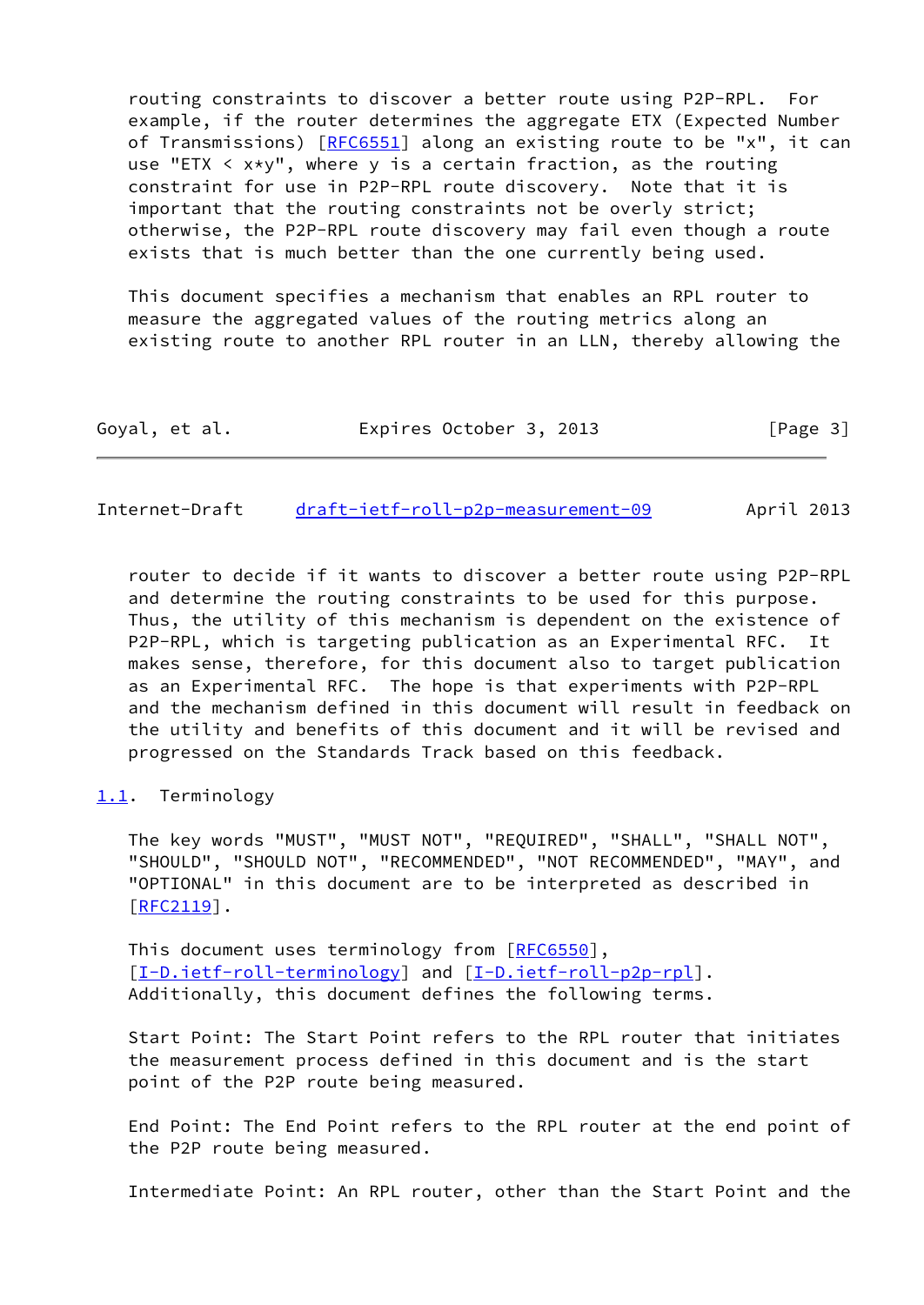End Point, on the P2P route being measured.

 The following terms, already defined in [\[I-D.ietf-roll-p2p-rpl](#page-29-3)], have been redefined in this document in the following manner.

 Forward direction: The direction from the Start Point to the End Point.

 Reverse direction: The direction from the End Point to the Start Point.

<span id="page-4-0"></span>[2](#page-4-0). Overview

 The mechanism described in this document can be used by a Start Point in an LLN to measure the aggregated values of selected routing metrics along a P2P route to an End Point within the LLN. The route is measured in the Forward direction. Such a route could be a Source Route or a Hop-by-hop Route established using RPL [[RFC6550](https://datatracker.ietf.org/doc/pdf/rfc6550)] or P2P-

| Goyal, et al. | Expires October 3, 2013 | [Page 4] |
|---------------|-------------------------|----------|
|---------------|-------------------------|----------|

# Internet-Draft [draft-ietf-roll-p2p-measurement-09](https://datatracker.ietf.org/doc/pdf/draft-ietf-roll-p2p-measurement-09) April 2013

 RPL [\[I-D.ietf-roll-p2p-rpl](#page-29-3)]. Such a route could also be a "mixed" route with the initial part consisting of hop-by-hop ascent to the root of a non-storing DAG [[RFC6550](https://datatracker.ietf.org/doc/pdf/rfc6550)] and the final part consisting of a source-routed descent to the End Point. The Start Point decides what metrics to measure and sends a Measurement Request message, carrying the desired routing metric objects, along the route. If a Source Route is being measured, the Measurement Request carries the route inside an Address vector. If a Hop-by-hop Route is being measured, the Measurement Request identifies the route by its RPLInstanceID [[RFC6550](https://datatracker.ietf.org/doc/pdf/rfc6550)] (and, in case the RPLInstanceID is a local value, the Start Point's IPv6 address associated with the route). On receiving a Measurement Request, an Intermediate Point updates the routing metric values inside the message and forwards it to the next hop on the route. Thus, the Measurement Request accumulates the values of the routing metrics for the complete route as it travels towards the End Point. Upon receiving the Measurement Request, the End Point unicasts a Measurement Reply message, carrying the accumulated values of the routing metrics, back to the Start Point. Optionally, the Start Point may allow an Intermediate Point to generate the Measurement Reply if the Intermediate Point already knows the relevant routing metric values along rest of the route.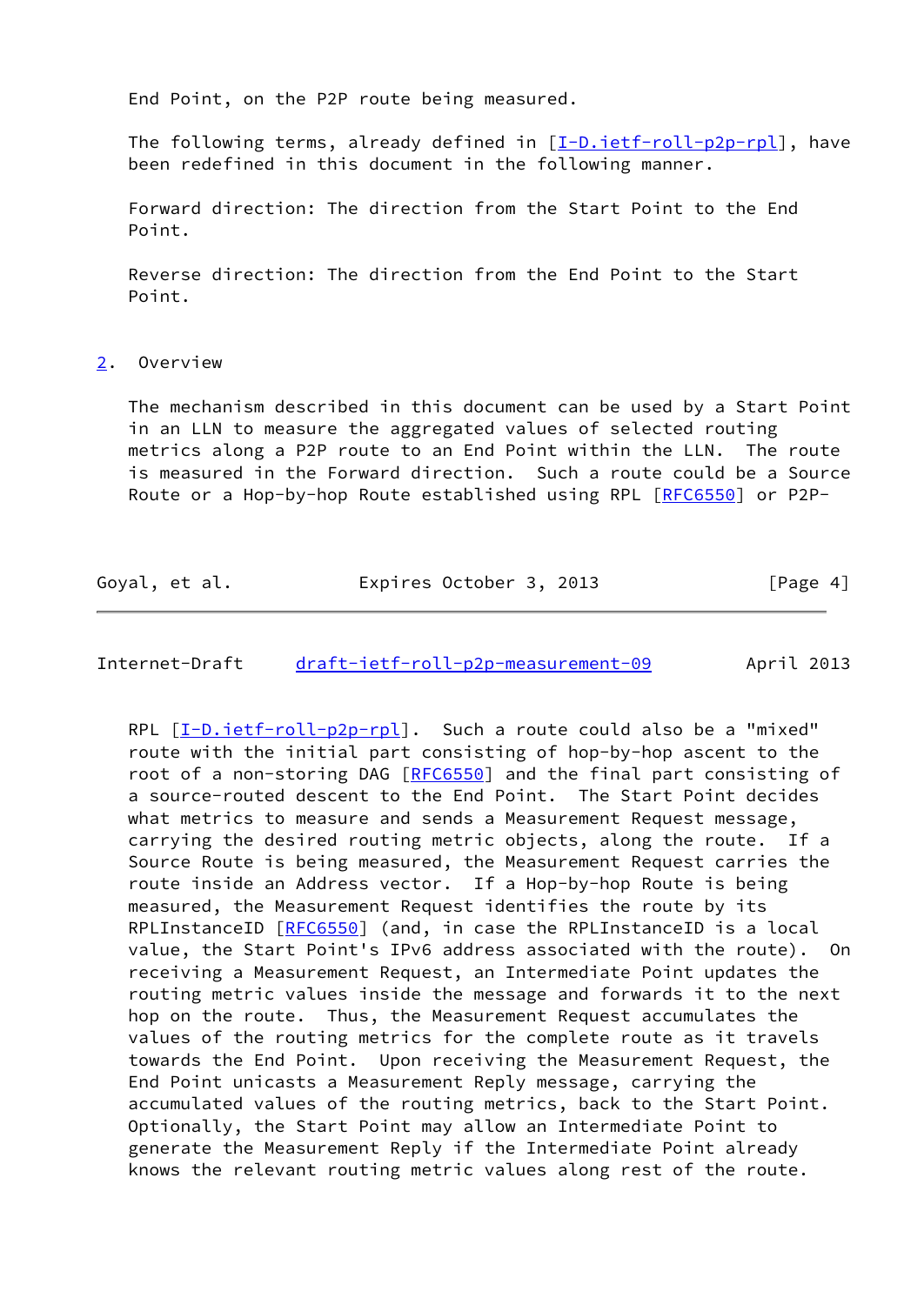The Measurement Request may include an Address vector that serves one of the following functions:

- o To accumulate a Source Route for End Point's use: If a Hop-by-hop Route with a local RPLInstanceID is being measured, the Start Point may require each Intermediate Point to add its global or unique local IPv6 address to an Address vector inside the Measurement Request. The Source Route, thus accumulated, can be used by the End Point to reach the Start Point. In particular, the End Point may use the accumulated Source Route to send the Measurement Reply back to the Start Point. In this case, the Start Point includes a suitably-sized Address vector in the Measurement Request. The size of the Address vector puts a hard limit on the length of the accumulated route. An Intermediate Point is not allowed to modify the size of the Address vector and must discard a received Measurement Request if the Address vector is not large enough to contain the complete route.
- o To carry the Source Route being measured: The Start Point may insert an Address vector inside the Measurement Request to carry the Source Route being measured. Also, the root of a global non storing DAG may insert an Address vector, carrying a Source Route from itself to the End Point, inside a Measurement Request message if this message had been traveling along this DAG so far. This Source Route must consist of global or unique local IPv6 addresses. An Intermediate Point is not allowed to modify an

| Goyal, et al. | Expires October 3, 2013 | [Page 5] |
|---------------|-------------------------|----------|
|---------------|-------------------------|----------|

<span id="page-5-1"></span>Internet-Draft [draft-ietf-roll-p2p-measurement-09](https://datatracker.ietf.org/doc/pdf/draft-ietf-roll-p2p-measurement-09) April 2013

 existing Address vector before forwarding the Measurement Request further. In other words, an Intermediate Point must not modify the Source Route along which the Measurement Request is currently traveling.

<span id="page-5-0"></span>[3](#page-5-0). The Measurement Object (MO)

 This document defines two new RPL Control Message types, the Measurement Object (MO), with code TBD1, and the Secure MO, with code TBD2. An MO serves as both Measurement Request and Measurement Reply.

<span id="page-5-2"></span>[3.1](#page-5-2). Format of the base MO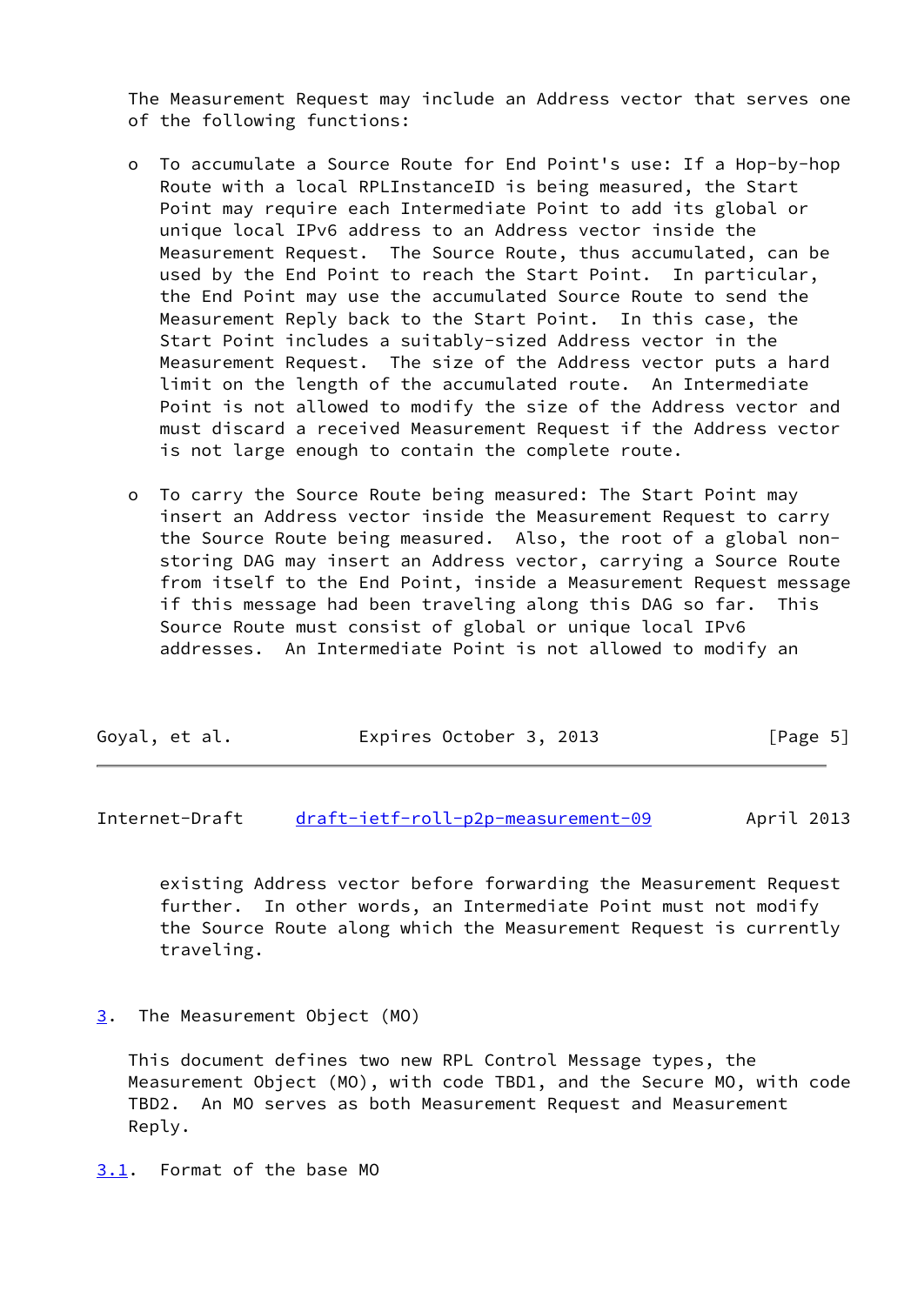0 1 2 3 0 1 2 3 4 5 6 7 8 9 0 1 2 3 4 5 6 7 8 9 0 1 2 3 4 5 6 7 8 9 0 1 +-+-+-+-+-+-+-+-+-+-+-+-+-+-+-+-+-+-+-+-+-+-+-+-+-+-+-+-+-+-+-+-+ | RPLInstanceID | Compr |T|H|A|R|B|I| SeqNo | Num | Index | +-+-+-+-+-+-+-+-+-+-+-+-+-+-+-+-+-+-+-+-+-+-+-+-+-+-+-+-+-+-+-+-+ | | . Start Point Address . . . | | +-+-+-+-+-+-+-+-+-+-+-+-+-+-+-+-+-+-+-+-+-+-+-+-+-+-+-+-+-+-+-+-+ | | . End Point Address . . . | | +-+-+-+-+-+-+-+-+-+-+-+-+-+-+-+-+-+-+-+-+-+-+-+-+-+-+-+-+-+-+-+-+ | | . Address[0..Num-1] . . . | | +-+-+-+-+-+-+-+-+-+-+-+-+-+-+-+-+-+-+-+-+-+-+-+-+-+-+-+-+-+-+-+-+ | | Metric Container Option(s) . . | | +-+-+-+-+-+-+-+-+-+-+-+-+-+-+-+-+-+-+-+-+-+-+-+-+-+-+-+-+-+-+-+-+

Figure 1: Format of the base Measurement Object (MO)

 The format of a base MO is shown in Figure 1. A base MO consists of the following fields:

| Goyal, et al. | Expires October 3, 2013 | [Page 6] |
|---------------|-------------------------|----------|
|               |                         |          |

Internet-Draft [draft-ietf-roll-p2p-measurement-09](https://datatracker.ietf.org/doc/pdf/draft-ietf-roll-p2p-measurement-09) April 2013

- o RPLInstanceID: This field specifies the RPLInstanceID of the Hop by-hop Route along which the Measurement Request travels (or traveled initially until it switched over to a Source Route).
- o Compr: In many LLN deployments, IPv6 addresses share a well known, common prefix. In such cases, the common prefix can be elided when specifying IPv6 addresses in the Start Point/End Point Address fields and the Address vector. The "Compr" field, a 4-bit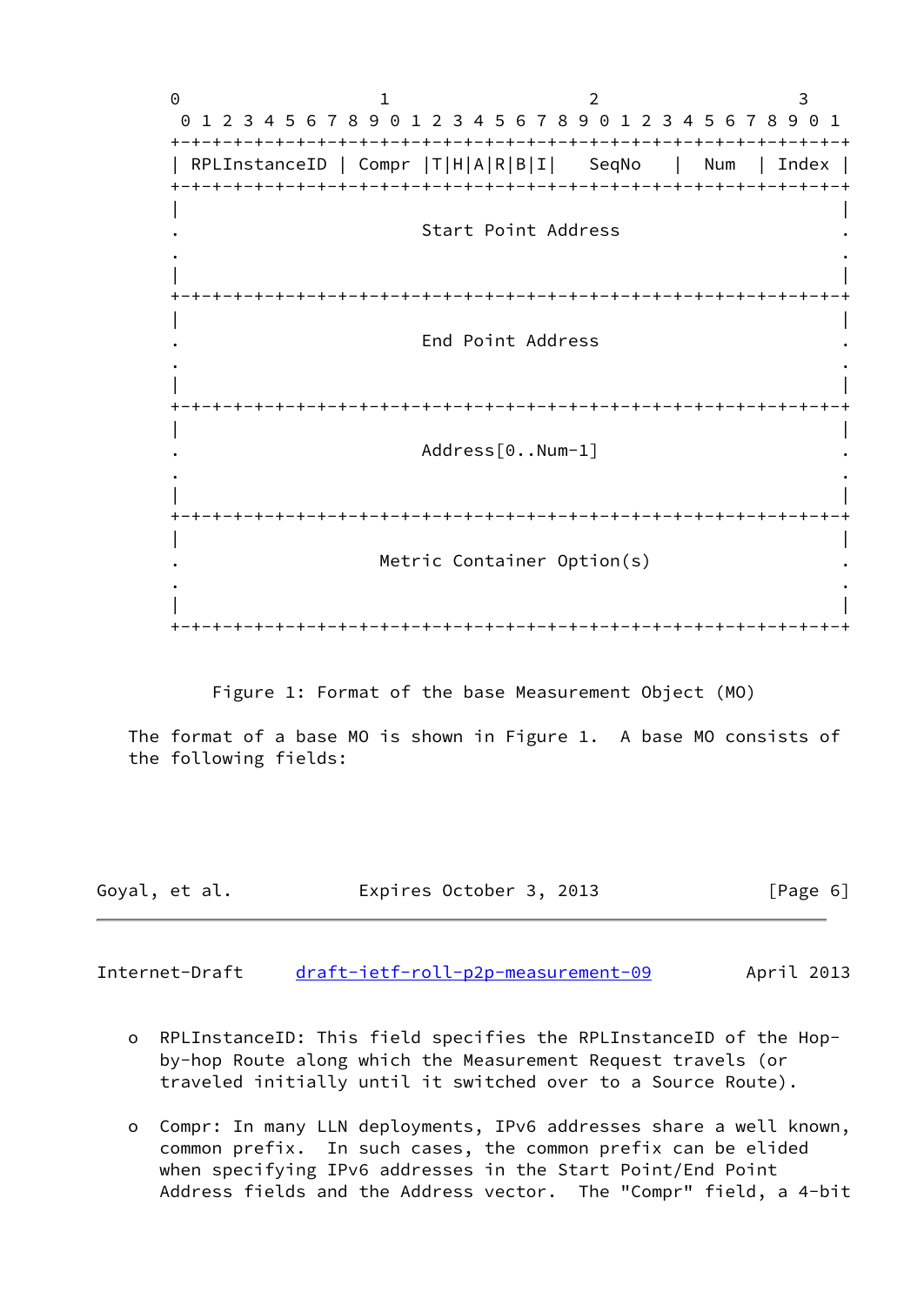unsigned integer, is set by the Start Point to specify the number of prefix octets that are elided from the IPv6 addresses in Start Point/End Point Address fields and the Address vector. The Start Point will set the Compr value to zero if full IPv6 addresses are to be carried in the Start Point Address/End Point Address fields and the Address vector.

- o Type (T): This flag is set to one if the MO represents a Measurement Request. The flag is set to zero if the MO is a Measurement Reply.
- o Hop-by-hop (H): The Start Point MUST set this flag to one if (at least the initial part of) the route being measured is hop-by-hop. In that case, the Hop-by-hop Route is identified by the RPLInstanceID, the End Point Address and, if the RPLInstanceID is a local value, the Start Point Address fields inside the Measurement Request. Here, the Start Point Address field is required to be same as the DODAGID (the identifier of the destination-oritented DAG root) [[RFC6550\]](https://datatracker.ietf.org/doc/pdf/rfc6550) of the route being measured. The Start Point MUST set the H flag to zero if the route being measured is a Source Route specified in the Address vector. An Intermediate Point MUST set the H flag in an outgoing Measurement Request to the same value that it had in the corresponding incoming Measurement Request unless it is the root of the non-storing global DAG, identified by the RPLInstanceID, along which the Measurement Request had been traveling so far and the Intermediate Point intends to insert a Source Route inside the Address vector to direct it towards the End Point. In that case, the Intermediate Point MUST set the H flag to zero.
- o Accumulate Route (A): A value 1 in this flag indicates that the Measurement Request is accumulating a Source Route for use by the End Point to send the Measurement Reply back to the Start Point. Route accumulation MUST NOT be used (i.e., this flag MUST NOT be set to 1) inside a Measurement Request unless it travels along a Hop-by-hop Route represented by a local RPLInstanceID (i.e.,  $H =$  1, RPLInstanceID has a local value). Route accumulation MAY be used (i.e., this flag MAY be set to 1) if the Measurement Request is traveling along a Hop-by-hop Route with a local RPLInstanceID. In this case if the route accumulation is on, an Intermediate

Goyal, et al. **Expires October 3, 2013** [Page 7]

Internet-Draft [draft-ietf-roll-p2p-measurement-09](https://datatracker.ietf.org/doc/pdf/draft-ietf-roll-p2p-measurement-09) April 2013

Point adds its unicast global/unique-local IPv6 address (after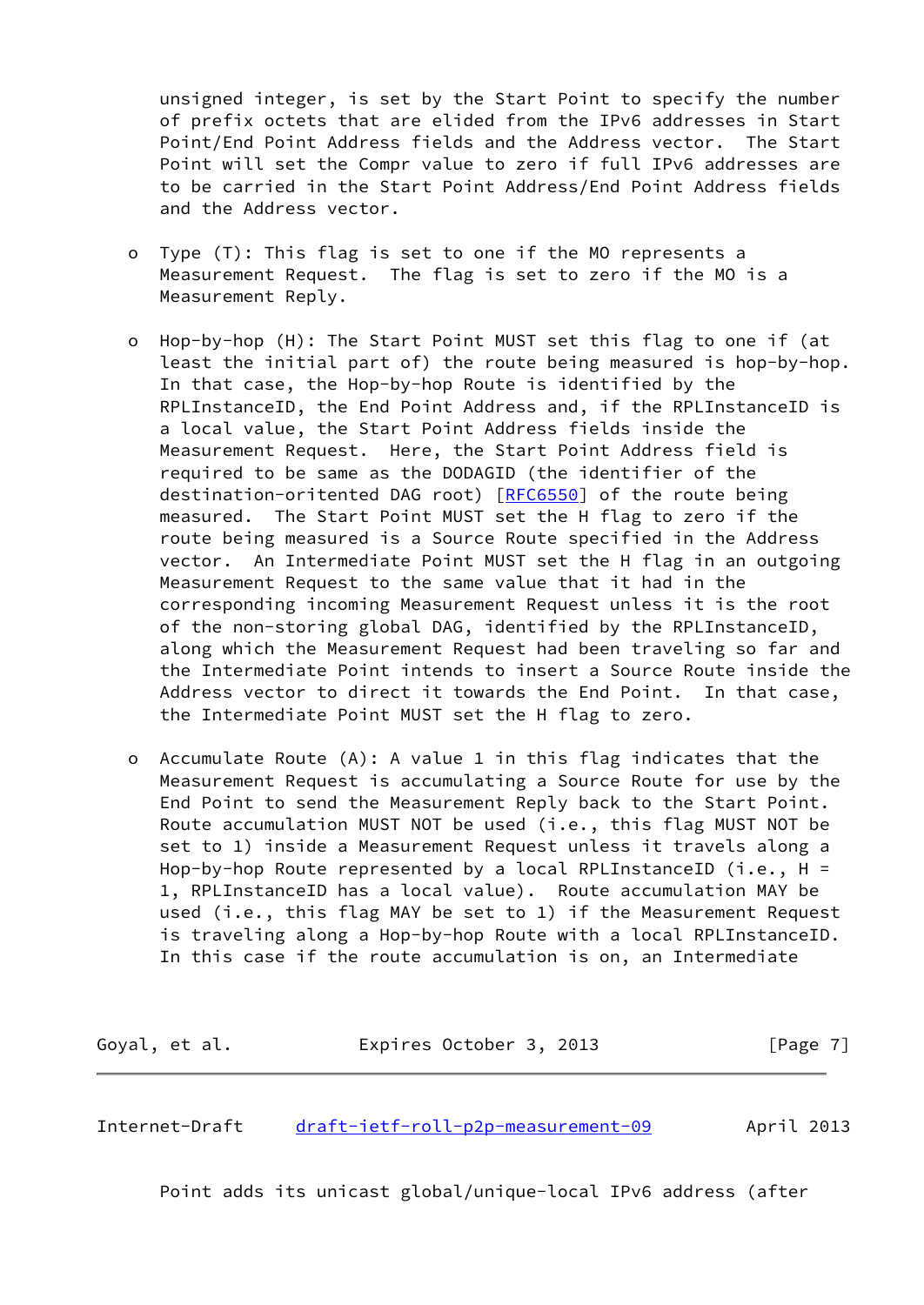eliding Compr number of prefix octets) to the Address vector in the manner specified in [Section 5.3](#page-21-1). In other cases, this flag MUST be set to zero on transmission and ignored on reception. Route accumulation is not allowed when the Measurement Request travels along a Hop-by-hop Route with a global RPLInstanceID, i.e., along a global DAG, because:

- \* The DAG's root may need the Address vector to insert a Source Route to the End Point; and
- \* The End Point can presumably reach the Start Point along this global DAG (identified by the RPLInstanceID field).
- o Reverse (R): A value 1 in this flag inside a Measurement Request indicates that the Address vector contains a complete Source Route from the Start Point to the End Point, which can be used, after reversal, by the End Point to send the Measurement Reply back to the Start Point. This flag MAY be set to one inside a Measurement Request only if a Source Route, from the Start Point to the End Point, is being measured. Otherwise, this flag MUST be set to zero on transmission and ignored on reception.
- o Back Request (B): A value 1 in this flag serves as a request to the End Point to send a Measurement Request towards the Start Point. On receiving a Measurement Request with the B flag set to one, the End Point SHOULD generate a Measurement Request to measure the cost of its current (or the most preferred) route to the Start Point. Receipt of this Measurement Request would allow the Start Point to know the cost of the back route from the End Point to itself and thus determine the round-trip cost of reaching the End Point.
- o Intermediate Reply (I): A value 1 in this flag serves as a permission to an Intermediate Point to generate a Measurement Reply if it knows the aggregated values of the routing metrics being measured for the rest of the route. Setting this flag to one may be useful in scenarios where the Hop Count [[RFC6551](https://datatracker.ietf.org/doc/pdf/rfc6551)] is the routing metric of interest and an Intermediate Point (e.g. the root of a non-storing global DAG or a common ancestor of the Start Point and the End Point in a storing global DAG) may know the Hop Count of the remainder of the route to the End Point. This flag MAY be set to one only if a Hop-by-hop Route with a global RPLInstanceID is being measured  $(i.e., H = 1, RPLInstanceID has a$  global value). Otherwise, this flag MUST be set to zero on transmission and ignored on reception.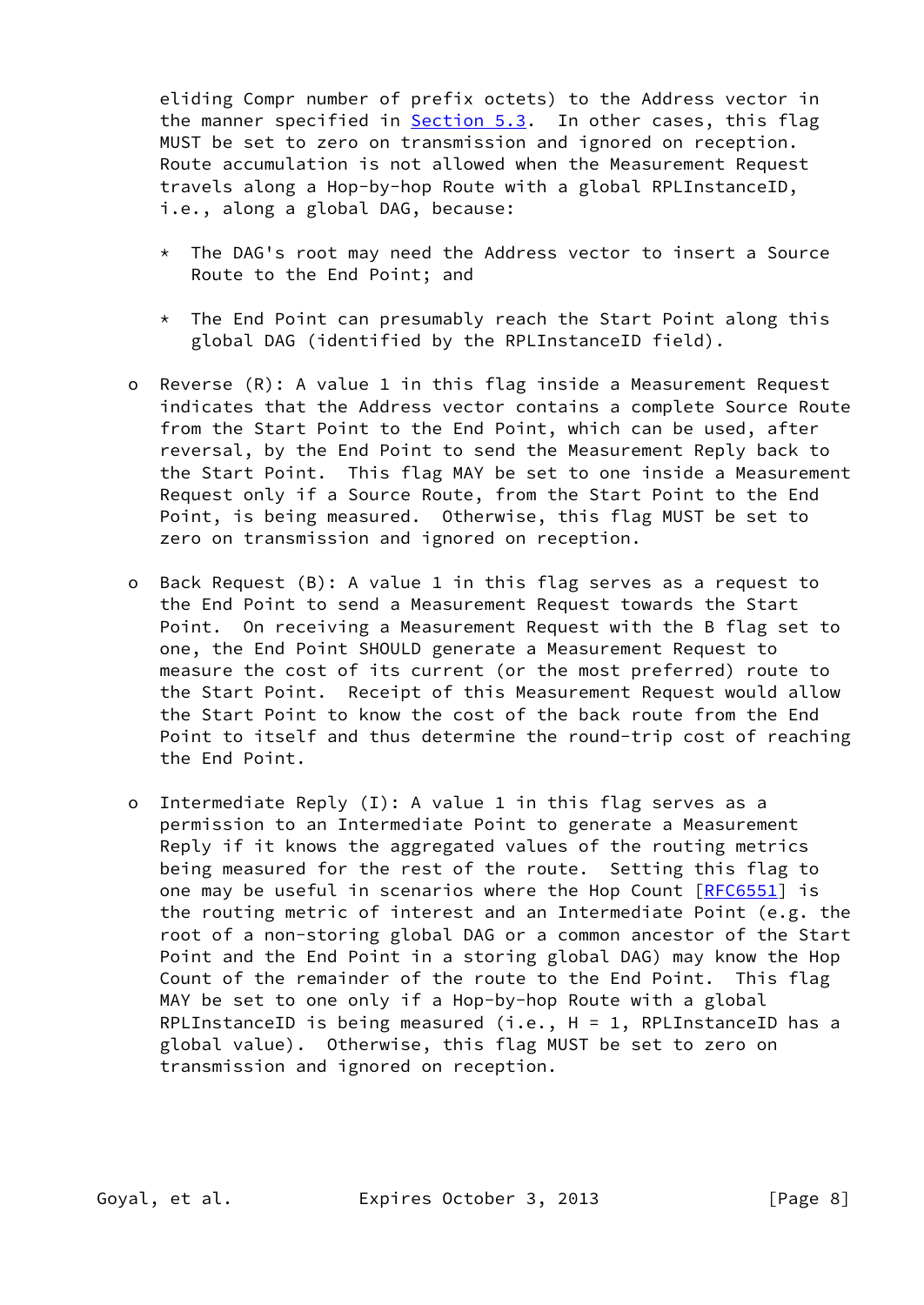# Internet-Draft [draft-ietf-roll-p2p-measurement-09](https://datatracker.ietf.org/doc/pdf/draft-ietf-roll-p2p-measurement-09) April 2013

- o SeqNo: A 6-bit sequence number, assigned by the Start Point, that allows the Start Point to uniquely identify a Measurement Request and the corresponding Measurement Reply.
- o Num: This field indicates the number of elements, each (16 Compr) octets in size, inside the Address vector. If the value of this field is zero, the Address vector is not present in the MO.
- o Index: If the Measurement Request is traveling along a Source Route contained in the Address vector (i.e.,  $H = 0$ ), this field indicates the index in the Address vector of the next hop on the route. If the Measurement Request is traveling along a Hop-by-hop Route with a local RPLInstanceID and the Route Accumulation is on  $(i.e., H = 1, RPLInstanceID has a local value, A = 1), this field$  indicates the index in the Address vector where an Intermediate Point receiving the Measurement Request must store its IPv6 address. Otherwise, this field MUST be set to zero on transmission and ignored on reception.
- o Start Point Address: A unicast global or unique local IPv6 address of the Start Point after eliding Compr number of prefix octets. If the Measurement Request is traveling along a Hop-by-hop Route and the RPLInstanceID field indicates a local value, the Start Point Address field MUST specify the DODAGID value that, along with the RPLInstanceID and the End Point Address, uniquely identifies the Hop-by-hop Route being measured.
- o End Point Address: A unicast global or unique local IPv6 address of the End Point after eliding Compr number of prefix octets.
- o Address[0..Num-1]: A vector of unicast global or unique local IPv6 addresses (with Compr number of prefix octets elided) representing a Source Route:
	- $*$  Each element in the vector has size (16 Compr) octets.
	- $*$  The total number of elements inside the Address vector is given by the Num field.
	- \* The Start Point and End Point addresses MUST NOT be included in the Address vector.
	- \* The Address vector MUST NOT contain any multicast addresses.
	- \* If the Start Point wants to measure a Hop-by-hop Route with a local RPLInstanceID and accumulate a Source Route for the End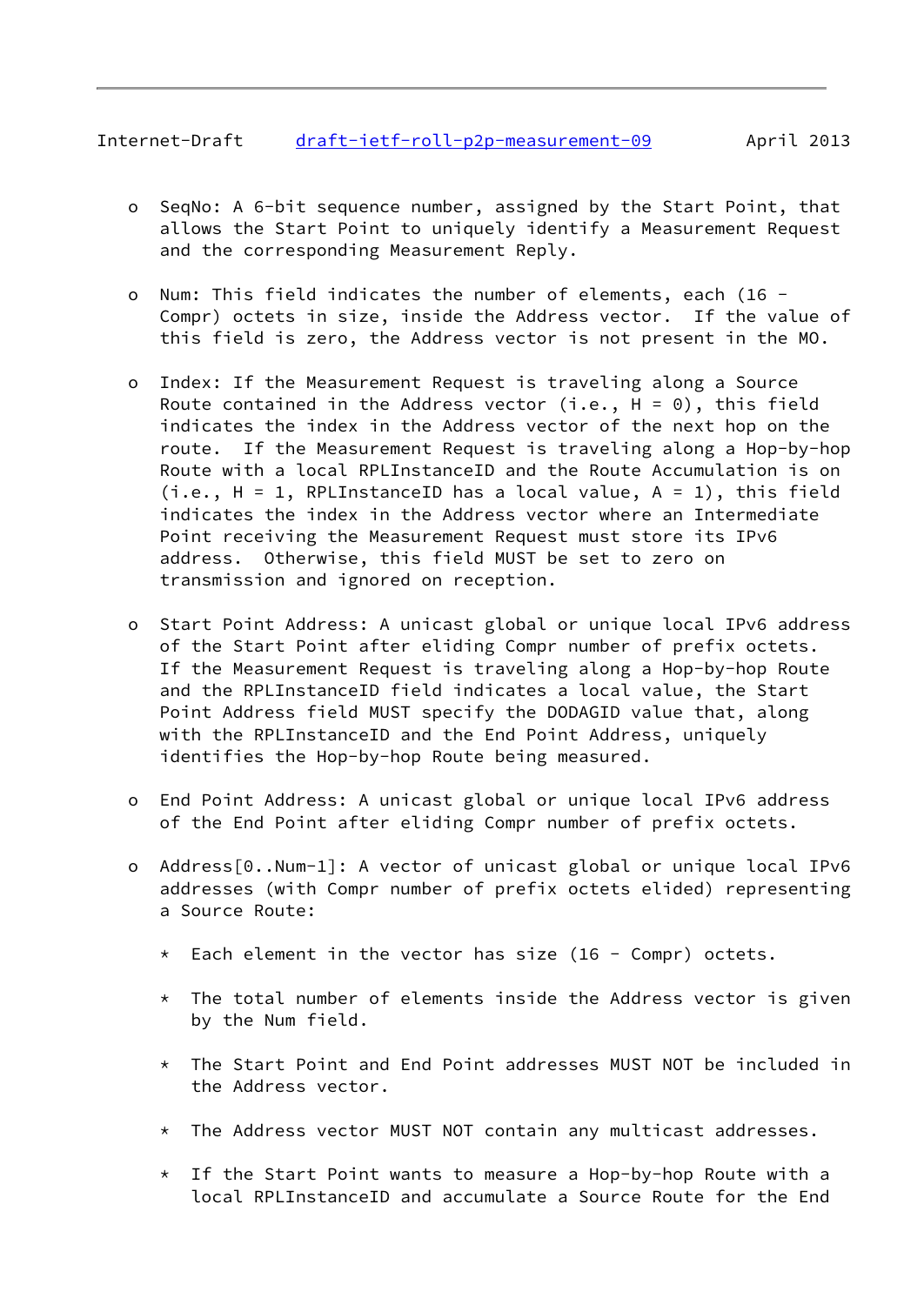Point's use (i.e., the Measurement Request has the H flag set to 1, RPLInstanceID set to a local value and the A flag set to

Goyal, et al. **Expires October 3, 2013** [Page 9]

Internet-Draft [draft-ietf-roll-p2p-measurement-09](https://datatracker.ietf.org/doc/pdf/draft-ietf-roll-p2p-measurement-09) April 2013

 1), it MUST include a suitably-sized Address vector in the Measurement Request. As the Measurement Request travels over the route being measured, the Address vector accumulates a Source Route that can be used by the End Point, after reversal, to reach (and, in particular, to send the Measurement Reply back to) the Start Point. The route MUST be accumulated in the Forward direction but the IPv6 addresses in the accumulated route MUST be reachable in the Reverse direction. An Intermediate Point MUST add only a global or unique local IPv6 address to the Address vector and MUST NOT modify the size of the Address vector.

- \* If the Start Point wants to measure a Source Route, it MUST include an Address vector, containing the route being measured, inside the Measurement Request. Similarly, if the Measurement Request had been traveling along a global non-storing DAG so far, the root of this DAG may insert an Address vector, containing a Source Route from itself to the End Point, inside the Measurement Request. In both cases, the Source Route inside the Address vector MUST consist only of global or unique local IPv6 addresses that are reachable in the Forward direction. Further, in both cases, an Intermediate Point MUST NOT modify the contents of the existing Address vector before forwarding the Measurement Request further. In other words, an Intermediate Point MUST NOT modify the Source Route along which the Measurement Request is currently traveling. The Start Point MAY set the R flag in the Measurement Request to one if the Source Route inside the Address vector can be used by the End Point, after reversal, to reach (and, in particular, to send the Measurement Reply back to) the Start Point. In other words, the Start Point MAY set the R flag to one only if all the IPv6 addresses in the Address vector are reachable in the Reverse direction.
- o Metric Container Options: A Measurement Request MUST contain one or more Metric Container options [\[RFC6550](https://datatracker.ietf.org/doc/pdf/rfc6550)] to accumulate the values of the selected routing metrics in the manner described in [[RFC6551\]](https://datatracker.ietf.org/doc/pdf/rfc6551) for the route being measured.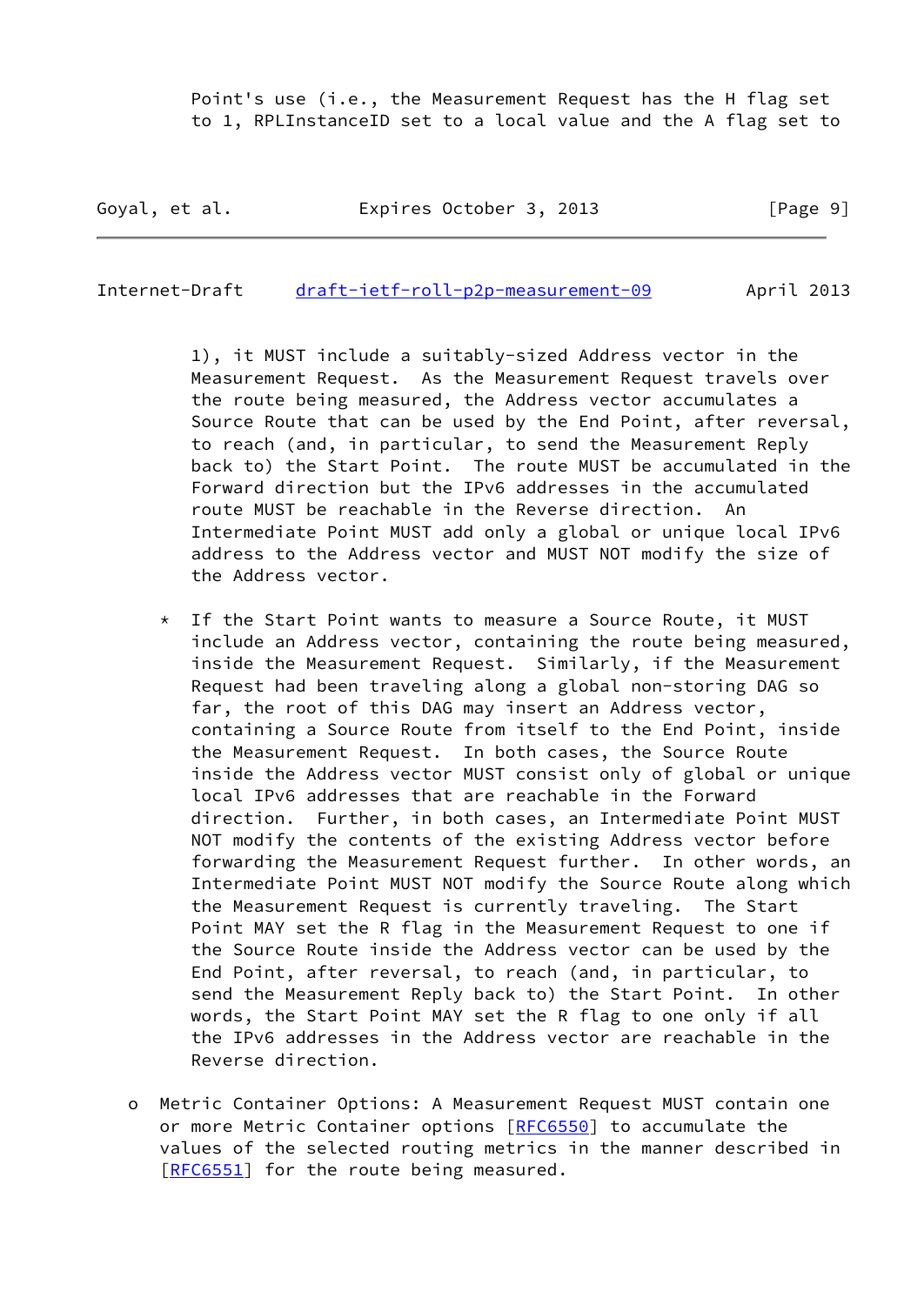[Section 4](#page-12-0) describes how a Start Point sets various fields inside a Measurement Request in different cases. [Section 5](#page-18-0) describes how an Intermediate Point processes a received Measurement Request before forwarding it further. [Section 6](#page-24-0) describes how the End Point processes a received Measurement Request and generate a Measurement Reply. Finally, [Section 7](#page-25-1) describes how the Start Point processes a received Measurement Reply. In the following discussion, any reference to discarding a received Measurement Request/Reply with "no further processing" does not preclude updating the appropriate error

| Goyal, et al. | Expires October 3, 2013 | [Page 10] |
|---------------|-------------------------|-----------|
|---------------|-------------------------|-----------|

<span id="page-11-1"></span>Internet-Draft [draft-ietf-roll-p2p-measurement-09](https://datatracker.ietf.org/doc/pdf/draft-ietf-roll-p2p-measurement-09) April 2013

counters or any similar actions.

<span id="page-11-0"></span>[3.2](#page-11-0). Secure MO

A Secure MO follows the format in Figure 7 of [[RFC6550](https://datatracker.ietf.org/doc/pdf/rfc6550)], where the base format is the base MO shown in Figure 1. Sections  $6.1$ ,  $10$  and 19 of [[RFC6550](https://datatracker.ietf.org/doc/pdf/rfc6550)] describe RPL security framework. These sections are applicable to the use of Secure MO messages as well except as constrained in this section. An LLN deployment MUST support the use of Secure MO messages so that it has the ability to invoke RPL provided security mechanisms and prevent misuse of the measurement mechanism by unauthorized routers.

 The Start Point determines whether Secure MO messages are to be used in a particular route measurement and if yes the Security Configuration (see definition in  $[I-D.iett-roll-p2p-rpl]$ ) to be used for the purpose. The Start Point MUST NOT set the "Key Identifier Mode" field to value 1 inside this Security Configuration since this setting indicates the use of a per-pair key which is not suitable for securing the Measurement Request messages that travel over multiple hops. A router (an Intermediate Point or the End Point), participating in a particular route measurement,

- o MUST generate a Secure MO message (a Measurement Request or a Measurement Reply) if the received Measurement Request is a Secure MO. The Security Configuration used in generating a Secure MO message MUST be same as the one used in the received message.
- o MUST NOT generate a Secure MO message if the received Measurement Request is not a Secure MO.
- A router MUST discard a received Measurement Request if it cannot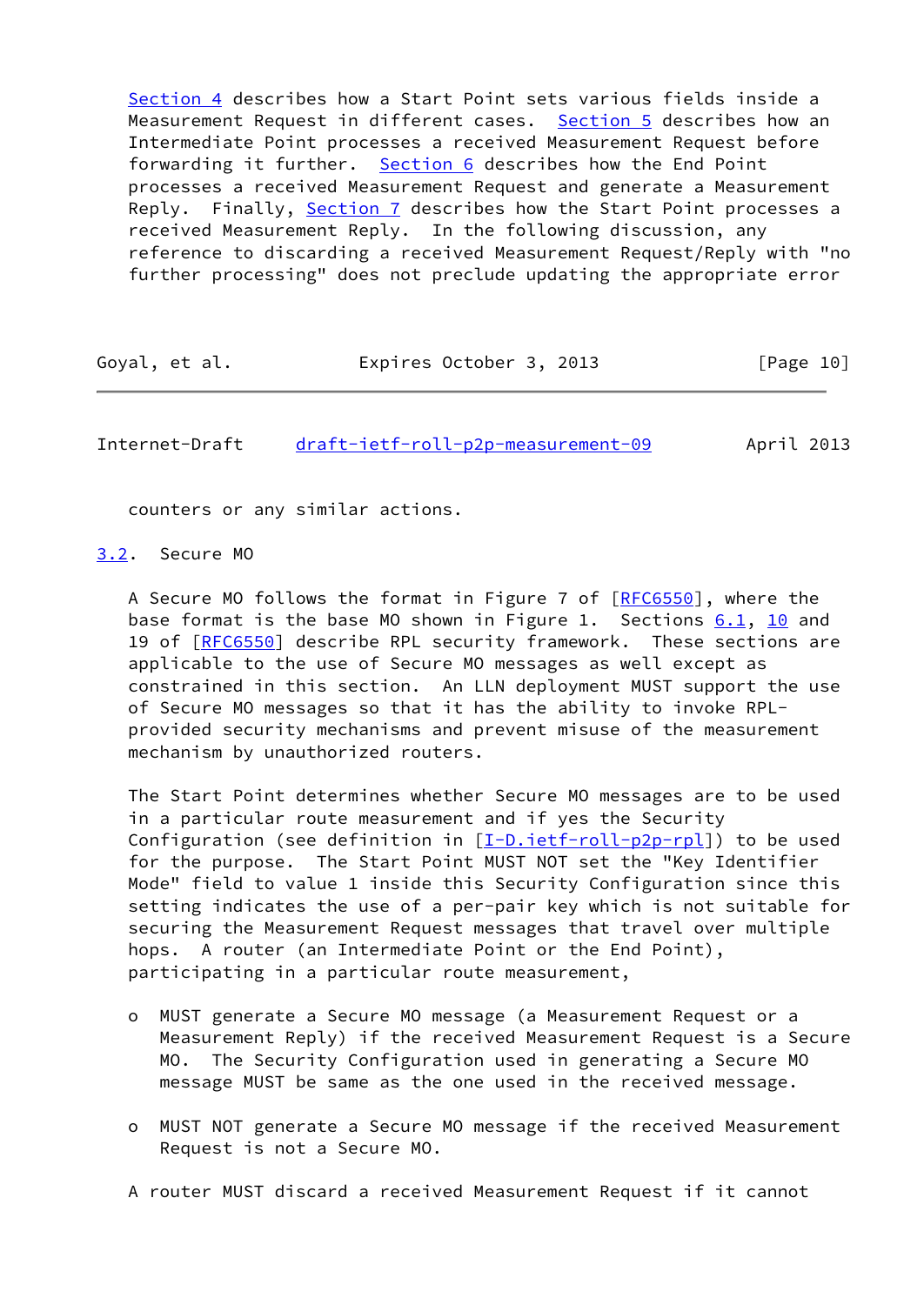follow the above mentioned rules. If the Start Point sends a Measurement Request in a Secure MO message using a particular Security Configuration, it MUST discard the corresponding Measurement Reply it receives with no further processing unless the Measurement Reply is received in a Secure MO message generated with same Security Configuration as the one used in the Measurement Request.

 In the following discussion, any reference to an MO message is also applicable to a Secure MO message unless noted otherwise.

### <span id="page-12-0"></span>[4](#page-12-0). Originating a Measurement Request

 A Start Point sets various fields inside the Measurement Request it generates in the manner described below. The Start Point MUST also include the routing metric objects [[RFC6551\]](https://datatracker.ietf.org/doc/pdf/rfc6551) of interest inside one

| Goyal, et al. | Expires October 3, 2013 | [Page 11] |
|---------------|-------------------------|-----------|
|---------------|-------------------------|-----------|

<span id="page-12-1"></span>Internet-Draft [draft-ietf-roll-p2p-measurement-09](https://datatracker.ietf.org/doc/pdf/draft-ietf-roll-p2p-measurement-09) April 2013

 or more Metric Container options inside the Measurement Request. The Start Point then determines the next hop on the route being measured. If a Hop-by-hop route is being measured (i.e.,  $H = 1$ ), the next hop is determined using the RPLInstanceID, the End Point Address and, if RPLInstanceID is a local value, the Start Point Address fields in the Measurement Request. If a Source Route is being measured (i.e.,  $H =$  0), the Address[0] element inside the Measurement Request contains the next hop address. The Start Point MUST ensure that

- o the next hop address is a unicast address; and
- o the next hop is on-link; and
- o the next hop is in the same RPL routing domain [[I-D.ietf-roll-terminology\]](#page-29-4) as the Start Point;

 failing which the Start Point MUST discard the Measurement Request without sending. Depending on the routing metrics, the Start Point must initiate the routing metric objects inside the Metric Container options by including the routing metric values for the first hop on the route being measured. Finally, the Start Point MUST unicast the Measurement Request to the next hop on the route being measured.

 The Start Point MUST maintain state for just transmitted Measurement Request for a life time duration that is large enough to allow the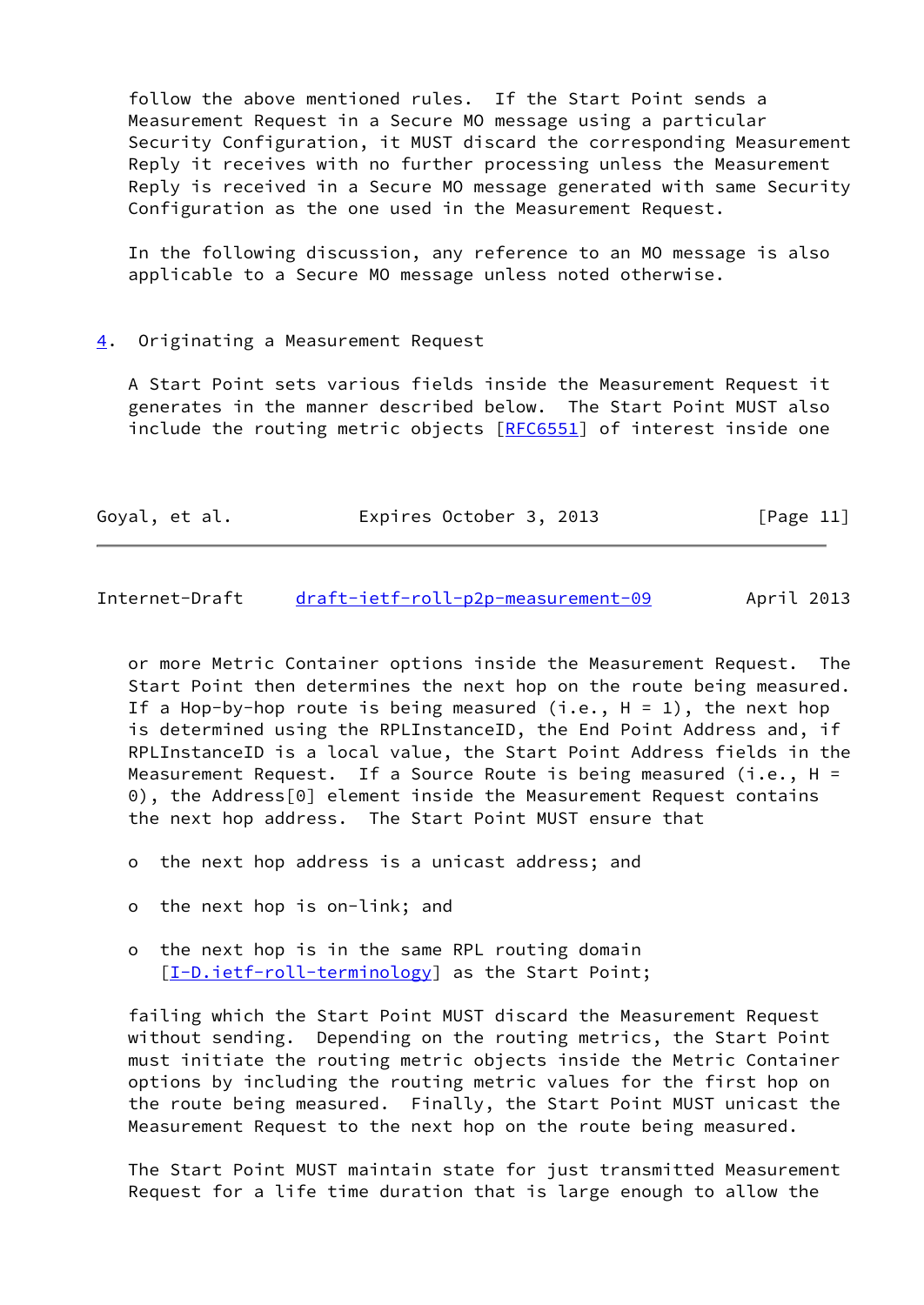corresponding Measurement Reply to return. This state consists of the RPLInstanceID, the SeqNo and the End Point Address fields of the Measurement Request. The life time duration for this state is locally determined by the Start Point and may be deployment specific. This state expires when the corresponding Measurement Reply is received or when the life time is over, whichever occurs first. Failure to receive the corresponding Measurement Reply before the expiry of a state may occur due to a number of reasons including unwillingness on part of an Intermediate Point or the End Point to process the Measurement Request. The Start Point should take such possibilities in account when deciding whether to generate another Measurement Request for this route. The Start Point MUST discard a received Measurement Reply with no further processing if the state for the corresponding Measurement Request has already expired.

<span id="page-13-1"></span>[4.1](#page-13-1). When Measuring A Hop-by-hop Route with a Global RPLInstanceID

 If a Hop-by-hop Route with a global RPLInstanceID is being measured (i.e., H = 1, RPLInstanceID has a global value), the MO MUST NOT contain an Address vector and various MO fields MUST be set in the following manner:

| Goyal, et al. | Expires October 3, 2013 | [Page 12] |
|---------------|-------------------------|-----------|
|---------------|-------------------------|-----------|

<span id="page-13-0"></span>Internet-Draft [draft-ietf-roll-p2p-measurement-09](https://datatracker.ietf.org/doc/pdf/draft-ietf-roll-p2p-measurement-09) April 2013

- o RPLInstanceID: MUST be set to the RPLInstanceID of the route being measured.
- o Compr: MUST be set to specify the number of prefix octets that are elided from the IPv6 addresses in Start Point/End Point Address fields.
- o Type (T): MUST be set to one since the MO represents a Measurement Request.
- o Hop-by-hop (H): MUST be set to one.
- o Accumulate Route (A): This flag MUST be set to zero.
- o Reverse (R): This flag MUST be set to zero.
- o Back Request (B): This flag MAY be set to one to request the End Point to send a Measurement Request to the Start Point.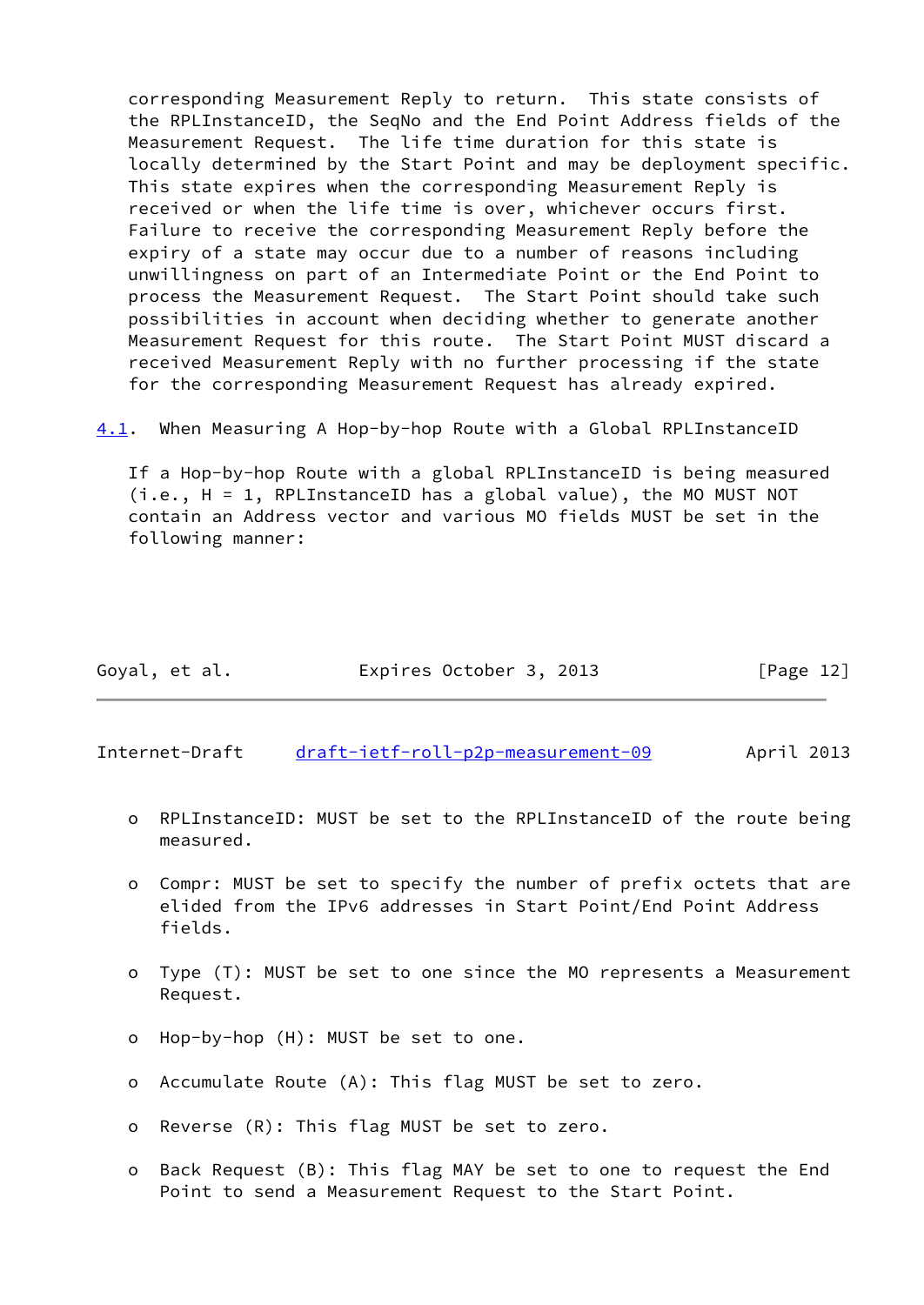- o Intermediate Reply (I): This flag MAY be set to one if the Start Point expects an Intermediate Point to know the values of the routing metrics being measured for the remainder of the route.
- o SeqNo: Assigned by the Start Point so that it can uniquely identify the Measurement Request and the corresponding Measurement Reply.
- o Num: This field MUST be set to zero.
- o Index: This field MUST be set to zero.
- o Start Point Address: MUST be set to a unicast global/unique-local IPv6 address of the Start Point after eliding Compr number of prefix octets.
- o End Point Address: MUST be set to a unicast global/unique-local IPv6 address of the End Point after eliding Compr number of prefix octets.
- <span id="page-14-1"></span>[4.2](#page-14-1). When Measuring A Hop-by-hop Route with a Local RPLInstanceID With Route Accumulation Off

 If a Hop-by-hop Route with a local RPLInstanceID is being measured and the Start Point does not want the MO to accumulate a Source Route for the End Point's use, the MO MUST NOT contain the Address vector and various MO fields MUST be set in the following manner:

| Goyal, et al. | Expires October 3, 2013 | [Page 13] |
|---------------|-------------------------|-----------|
|---------------|-------------------------|-----------|

<span id="page-14-0"></span>Internet-Draft [draft-ietf-roll-p2p-measurement-09](https://datatracker.ietf.org/doc/pdf/draft-ietf-roll-p2p-measurement-09) April 2013

- o RPLInstanceID: MUST be set to the RPLInstanceID of the route being measured.
- o Compr: MUST be set to specify the number of prefix octets that are elided from the IPv6 addresses in Start Point/End Point Address fields.
- o Type (T): MUST be set to one since the MO represents a Measurement Request.
- o Hop-by-hop (H): MUST be set to one.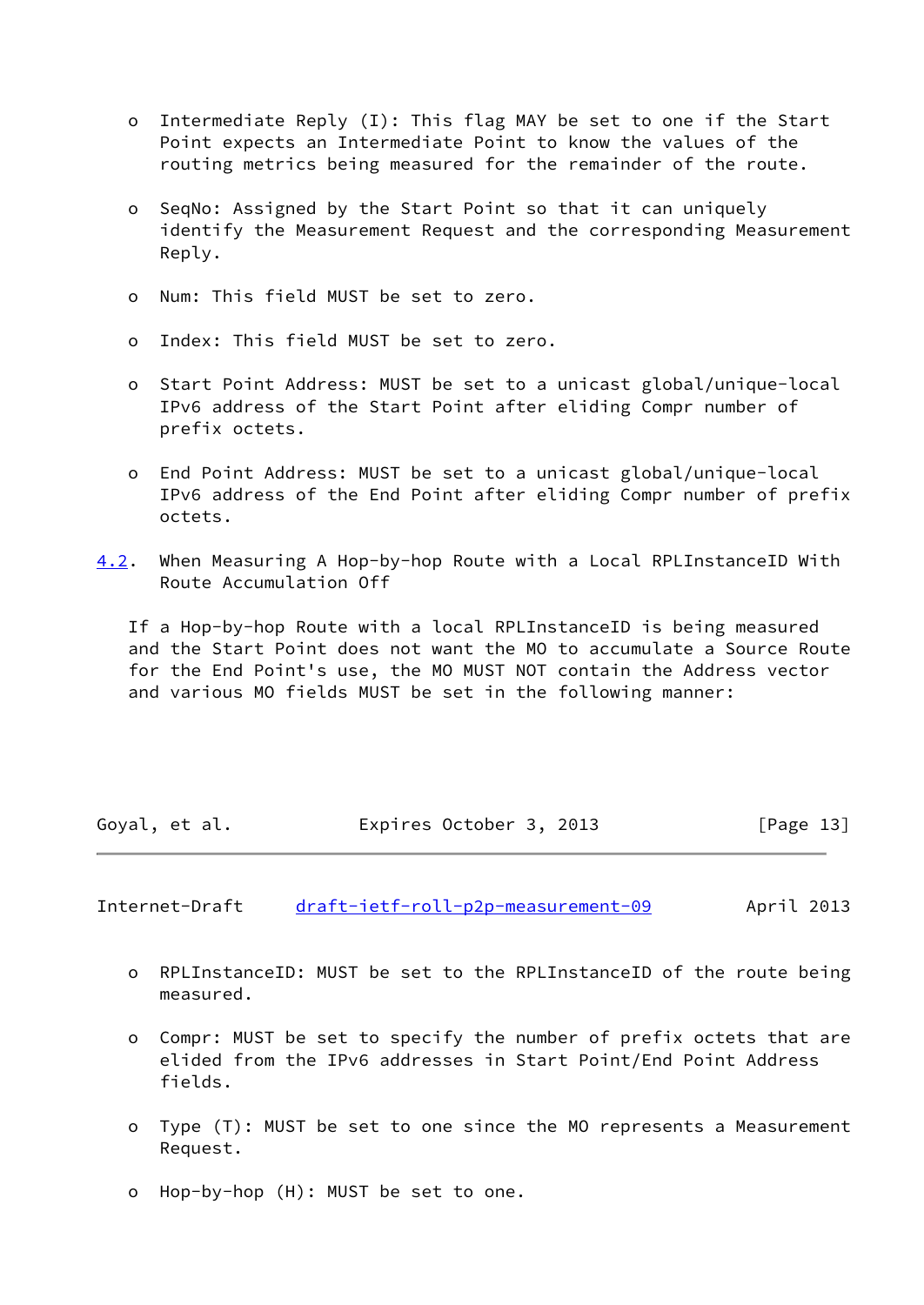- o Accumulate Route (A): This flag MUST be set to zero.
- o Reverse (R): This flag MUST be set to zero.
- o Back Request (B): This flag MAY be set to one to request the End Point to send a Measurement Request to the Start Point.
- o Intermediate Reply (I): This flag MUST be set to zero.
- o SeqNo: Assigned by the Start Point so that it can uniquely identify the Measurement Request and the corresponding Measurement Reply.
- o Num: This field MUST be set to zero.
- o Index: This field MUST be set to zero.
- o Start Point Address: This field MUST contain the DODAGID value (after eliding Compr number of prefix octets) associated with the route being measured. This DODAGID MUST also be a global or unique local IPv6 address of the Start Point.
- o End Point Address: MUST be set to a unicast global or unique local IPv6 address of the End Point after eliding Compr number of prefix octets.
- <span id="page-15-0"></span>[4.3](#page-15-0). When Measuring A Hop-by-hop Route with a Local RPLInstanceID With Route Accumulation On

 If a Hop-by-hop Route with a local RPLInstanceID is being measured and the Start Point desires the MO to accumulate a Source Route for the End Point to send the Measurement Reply message back, the MO MUST contain a suitably-sized Address vector and various MO fields MUST be set in the following manner:

| Goyal, et al. | Expires October 3, 2013 | [Page 14] |
|---------------|-------------------------|-----------|
|---------------|-------------------------|-----------|

Internet-Draft [draft-ietf-roll-p2p-measurement-09](https://datatracker.ietf.org/doc/pdf/draft-ietf-roll-p2p-measurement-09) April 2013

- o RPLInstanceID: MUST be set to the RPLInstanceID of the route being measured.
- o Compr: MUST be set to specify the number of prefix octets that are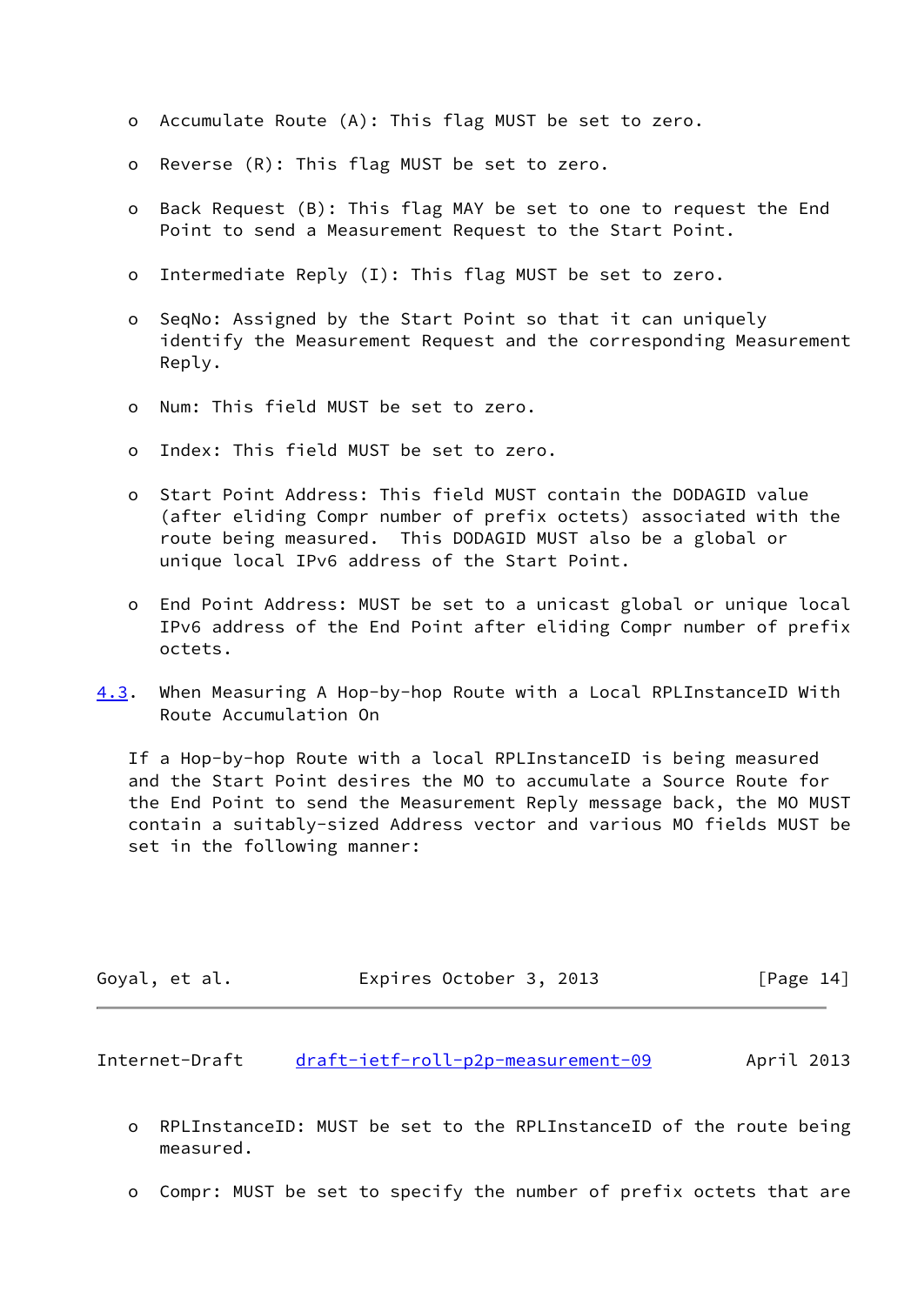elided from the IPv6 addresses in Start Point/End Point Address fields and the Address vector.

- o Type (T): MUST be set to one since the MO represents a Measurement Request.
- o Hop-by-hop (H): MUST be set to one.
- o Accumulate Route (A): This flag MUST be set to one.
- o Reverse (R): This flag MUST be set to zero.
- o Back Request (B): This flag MAY be set to one to request the End Point to send a Measurement Request to the Start Point.
- o Intermediate Reply (I): This flag MUST be set to zero.
- o SeqNo: Assigned by the Start Point so that it can uniquely identify the Measurement Request and the corresponding Measurement Reply.
- o Num: This field MUST specify the number of address elements, each (16 - Compr) octets in size, that can fit inside the Address vector.
- o Index: This field MUST be set to zero to indicate the position in the Address vector where the next hop must store its IPv6 address.
- o Start Point Address: This field MUST contain the DODAGID value (after eliding Compr number of prefix octets) associated with the route being measured. This DODAGID MUST also be a global or unique local IPv6 address of the Start Point.
- o End Point Address: MUST be set to a unicast global or unique local IPv6 address of the End Point after eliding Compr number of prefix octets.
- o Address vector: The Address vector must be large enough to accomodate a complete Source Route from the End Point to the Start Point. All the bits in the Address vector field MUST be set to zero.

Goyal, et al. **Expires October 3, 2013** [Page 15]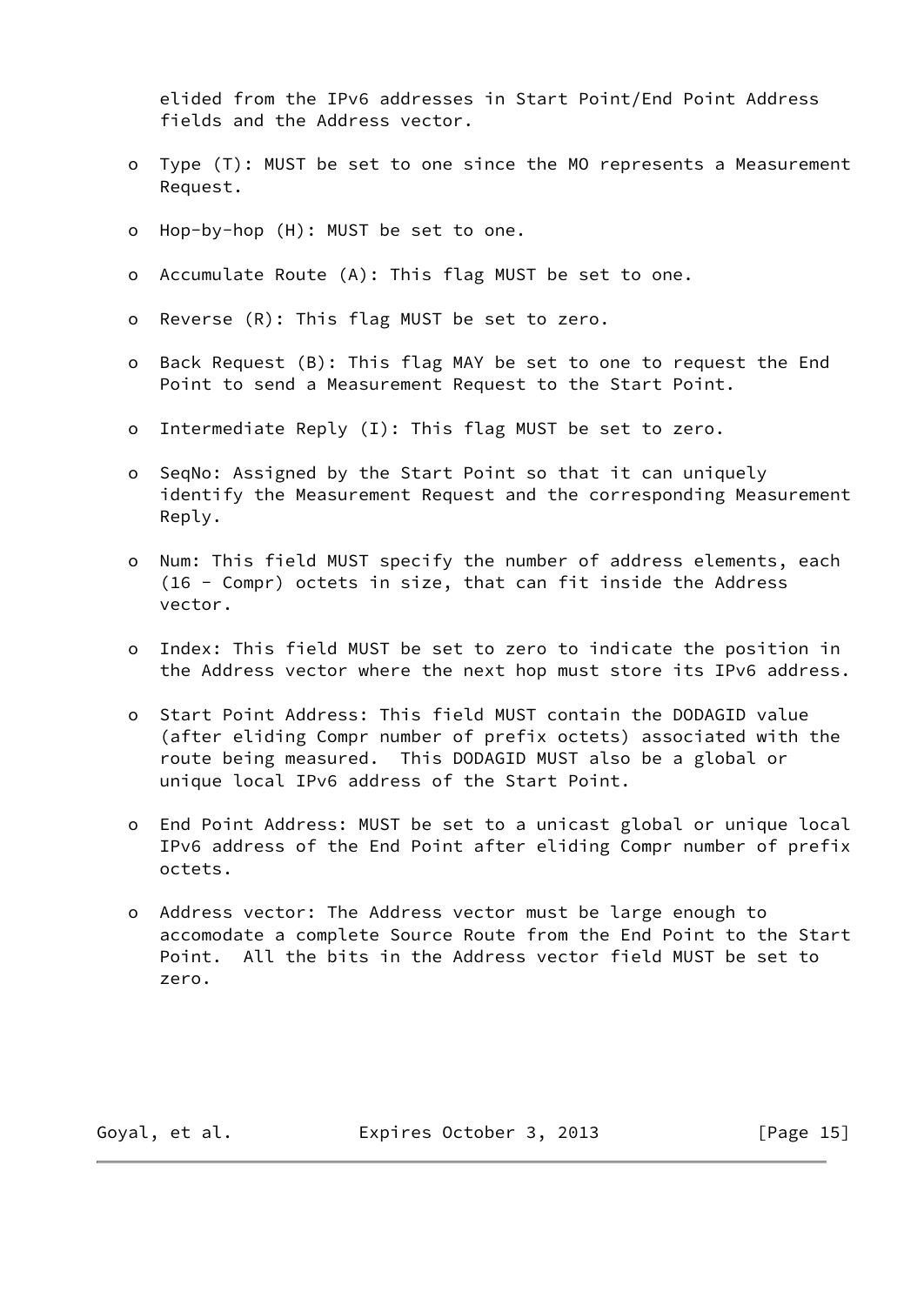<span id="page-17-1"></span><span id="page-17-0"></span> If a Source Route is being measured, the Start Point MUST set various MO fields in the following manner:

- o RPLInstanceID: This field does not have any significance when a Source Route is being measured and hence can be set to any value.
- o Compr: MUST be set to specify the number of prefix octets that are elided from the IPv6 addresses in Start Point/End Point Address fields and the Address vector.
- o Type (T): MUST be set to one since the MO represents a Measurement Request.
- o Hop-by-hop (H): MUST be set to zero.
- o Accumulate Route (A): This flag MUST be set to zero.
- o Reverse (R): This flag SHOULD be set to one if the Source Route in the Address vector can be reversed and used by the End Point to send the Measurement Reply message back to the Start Point. Otherwise, this flag MUST be set to zero.
- o Back Request (B): This flag MAY be set to one to request the End Point to send a Measurement Request to the Start Point.
- o Intermediate Reply (I): This flag MUST be set to zero.
- o SeqNo: Assigned by the Start Point so that it can uniquely identify the Measurement Request and the corresponding Measurement Reply.
- o Num: This field MUST specify the number of address elements, each (16 - Compr) octets in size, inside the Address vector.
- o Index: This field MUST be set to zero to indicate the position in the Address vector of the next hop on the route.
- o Start Point Address: MUST be set to a unicast global or unique local IPv6 address of the Start Point after eliding Compr number of prefix octets.
- o End Point Address: MUST be set to a unicast global or unique local IPv6 address of the End Point after eliding Compr number of prefix octets.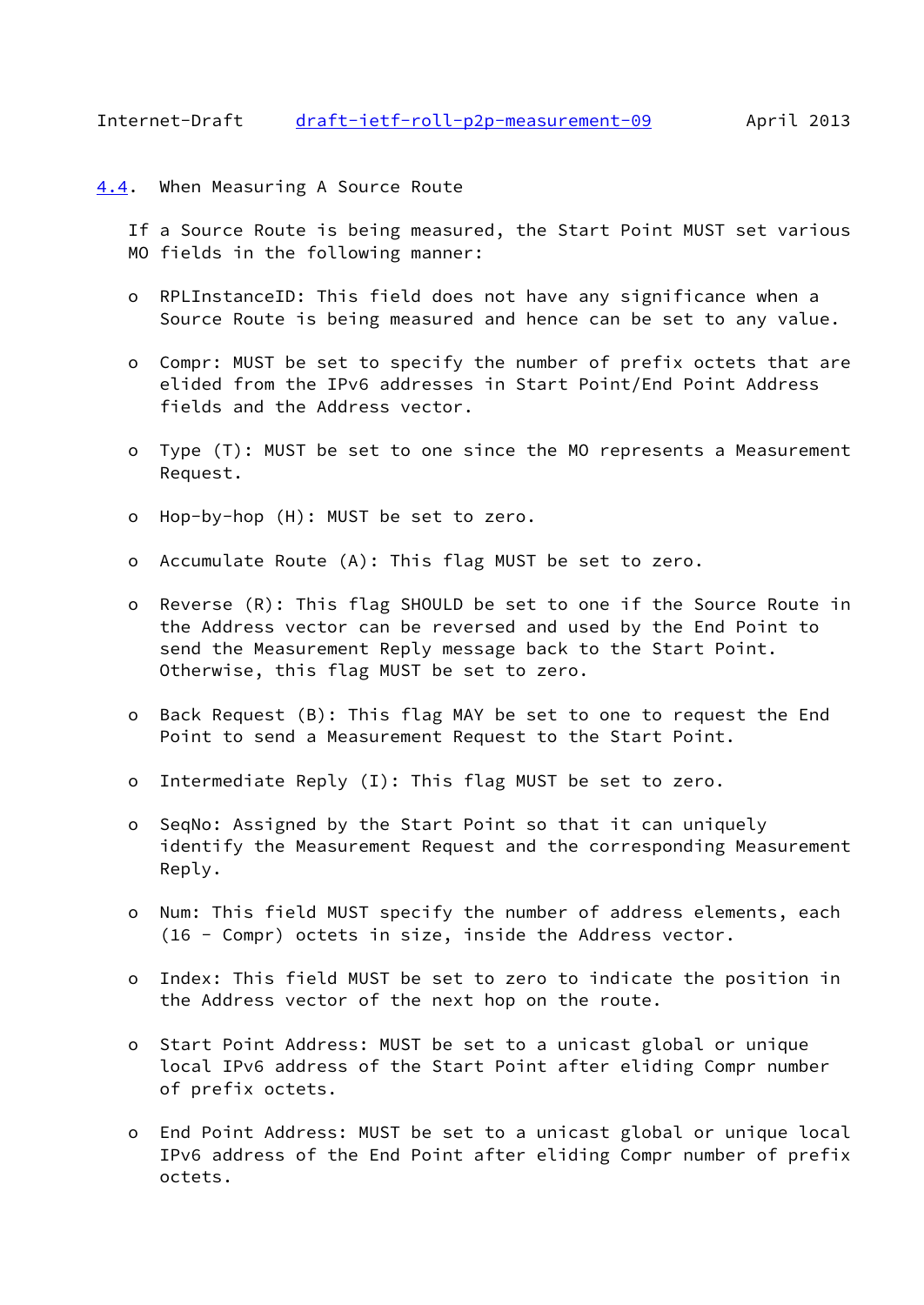<span id="page-18-1"></span>Internet-Draft [draft-ietf-roll-p2p-measurement-09](https://datatracker.ietf.org/doc/pdf/draft-ietf-roll-p2p-measurement-09) April 2013

- o Address vector:
	- \* The Address vector MUST contain a complete Source Route from the Start Point to the End Point (excluding the Start Point and the End Point).
	- \* Each address appearing in the Address vector MUST be a unicast global or unique local IPv6 address. Further, each address MUST have the same prefix as the Start Point Address and the End Point Address. This prefix, whose length in octets is specified in the Compr field, MUST be elided from each address.
	- \* The IPv6 addresses in the Address vector MUST be reachable in the Forward direction.
	- \* If the R flag is set to one, the IPv6 addresses in the Address vector MUST also be reachable in the Reverse direction.
- <span id="page-18-0"></span>[5](#page-18-0). Processing a Measurement Request at an Intermediate Point

 A router (an Intermediate Point or the End Point) MAY discard a received MO with no processing to meet any policy-related goal. Such policy goals may include the need to reduce the router's CPU load or to enhance its battery life or to prevent misuse of this mechanism by unauthorized nodes.

 A router MUST discard a received MO with no further processing if the value in the Compr field inside the received message is more than what the router considers the length of the common prefix used in IPv6 addresses in the LLN to be.

 On receiving an MO, if a router chooses to process the packet further, it MUST check if one of its IPv6 addresses is listed as either the Start Point or the End Point Address. If neither, the router considers itself an Intermediate Point and MUST process the received MO in the following manner.

 An Intermediate Point MUST discard the packet with no further processing if the received MO is not a Measurement Request (i.e.,  $T =$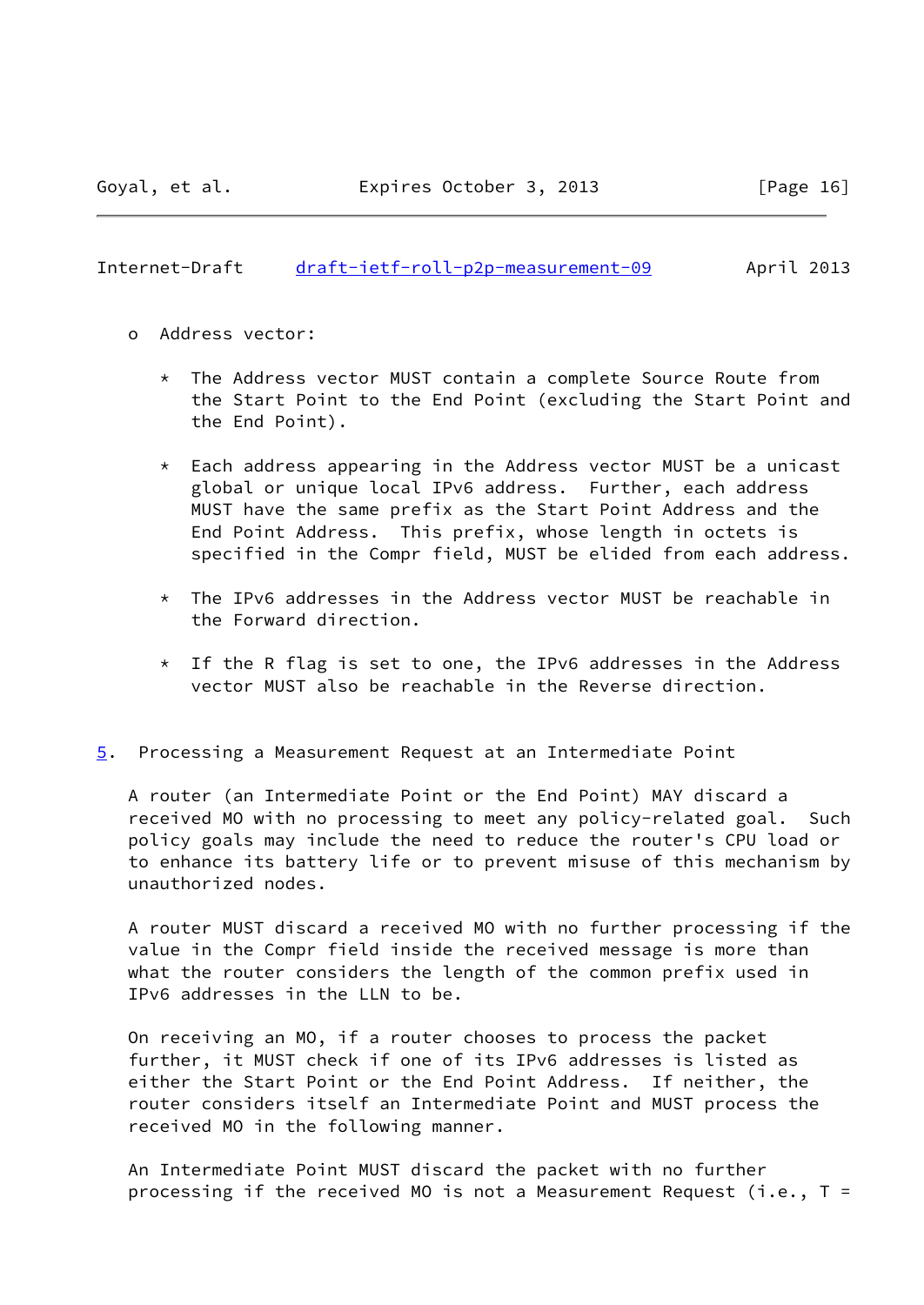0). This is because the End Point unicasts a Measurement Reply directly to the Start Point. So, the Intermediate Point treats a transiting Measurement Reply as a data packet and not an RPL control message.

 Next, the Intermediate Point determines the type of the route being measured (by checking the values of the H flag and the RPLInstanceID field) and processes the received MO accordingly in the manner

| Goyal, et al. | Expires October 3, 2013 | [Page 17] |
|---------------|-------------------------|-----------|
|---------------|-------------------------|-----------|

<span id="page-19-0"></span>Internet-Draft [draft-ietf-roll-p2p-measurement-09](https://datatracker.ietf.org/doc/pdf/draft-ietf-roll-p2p-measurement-09) April 2013

specified next.

<span id="page-19-1"></span>[5.1](#page-19-1). When Measuring A Hop-by-hop Route with a Global RPLInstanceID

 If a Hop-by-hop Route with a global RPLInstanceID is being measured (i.e. H = 1 and RPLInstanceID has a global value), the Intermediate Point MUST process the received Measurement Request in the following manner.

 If the Num field inside the received Measurement Request is not set to zero, thereby implying that an Address vector is present, the Intermediate Point MUST discard the received message with no further processing.

 If the Intermediate Reply (I) flag is set to one in the received Measurement Request and the Intermediate Point knows the values of the routing metrics, specified in the Metric Container options, for the remainder of the route, it MAY generate a Measurement Reply on the End Point's behalf in the manner specified in [Section 6.1](#page-25-0) (after including in the Measurement Reply the relevant routing metric values for the complete route being measured). Otherwise, the Intermediate Point MUST process the received message in the following manner.

 The Intermediate Point MUST determine the next hop on the route being measured using the RPLInstanceID and the End Point Address. If the Intermediate Point is the root of the non-storing global DAG along which the received Measurement Request had been traveling so far, it MUST process the received Measurement Request in the following manner:

 o If the router does not know how to reach the End Point, it MUST discard the Measurement Request with no further processing and MAY send an ICMPv6 Destination Unreachable (with Code 0 - No Route To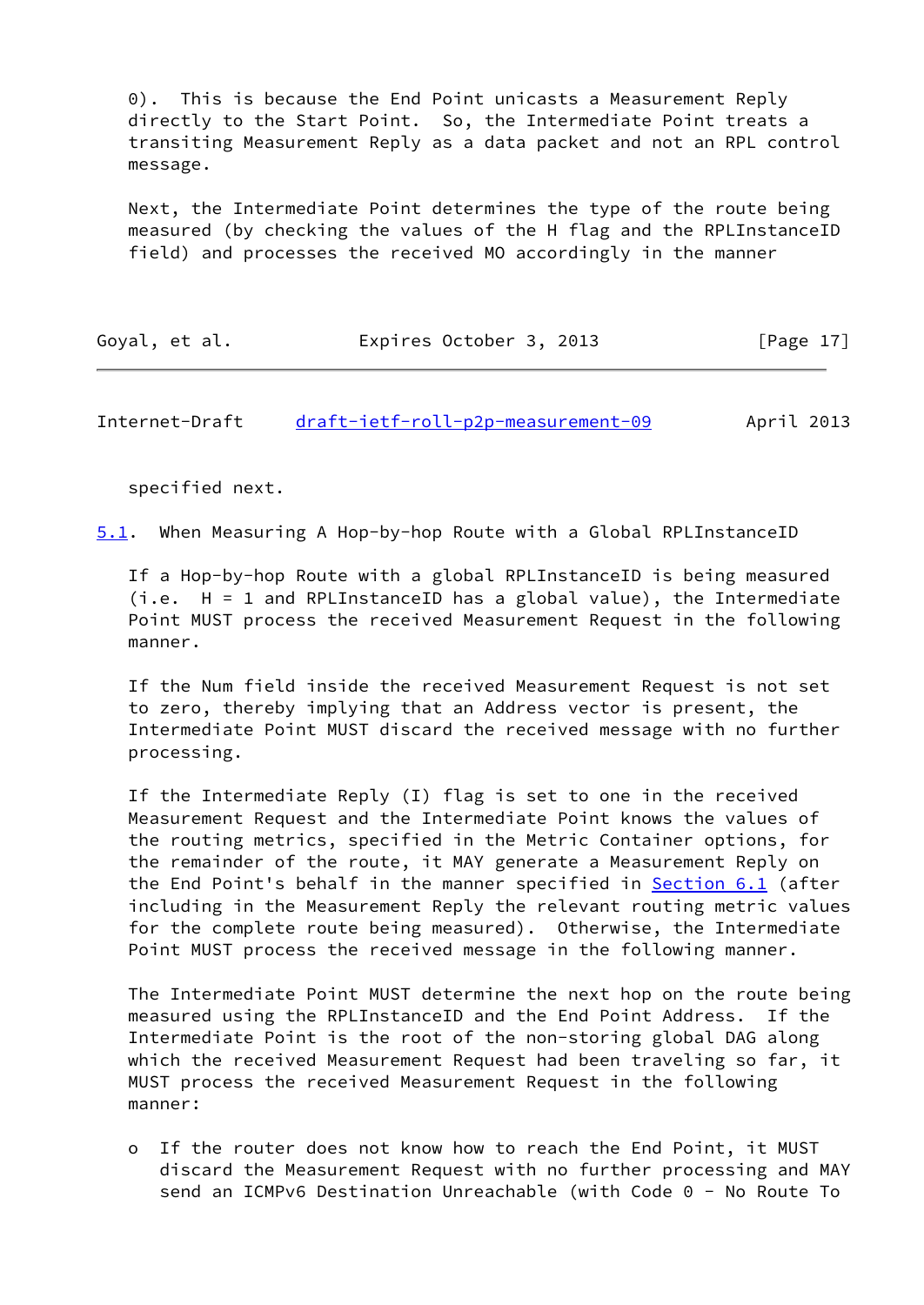Destination) error message [[RFC4443](https://datatracker.ietf.org/doc/pdf/rfc4443)] to the Start Point.

- o Otherwise, unless the router determines the End Point itself to be the next hop, the router MUST make the following changes in the received Measurement Request:
	- \* Set the H, A, R and I flags to zero (the A and R flags should already be zero in the received message).
	- \* Leave remaining fields unchanged (the Num field would be modified in next steps). Note that the RPLInstanceID field identifies the non-storing global DAG along which the Measurement Request traveled so far. This information MUST be preserved so that the End Point may use this DAG to send the Measurement Reply back to the Start Point.

| Expires October 3, 2013<br>[Page 18]<br>Goyal, et al. |  |
|-------------------------------------------------------|--|
|-------------------------------------------------------|--|

<span id="page-20-0"></span>Internet-Draft [draft-ietf-roll-p2p-measurement-09](https://datatracker.ietf.org/doc/pdf/draft-ietf-roll-p2p-measurement-09) April 2013

- \* Insert a new Address vector inside the Measurement Request and specify a Source Route to the End Point inside the Address vector as per the following rules:
	- + The Address vector MUST contain a complete route from the router to the End Point (excluding the router and the End Point);
	- + Each address appearing in the Address vector MUST be a unicast global or unique local IPv6 address. Further, each address MUST have the same prefix as the Start Point Address and the End Point Address. This prefix, whose length in octets is specified in the Compr field, MUST be elided from each address.
	- + The IPv6 addresses in the Address vector MUST be reachable in the Forward direction;

 If the router cannot insert an Address vector satisfying the rules mentioned above, it MUST discard the Measurement Request with no further processing and MAY send an ICMPv6 Destination Unreachable (with Code 0 - No Route To Destination) error message  $[REC4443]$  to the Start Point.

 $*$  Specify in the Num field the number of address elements in the Address vector.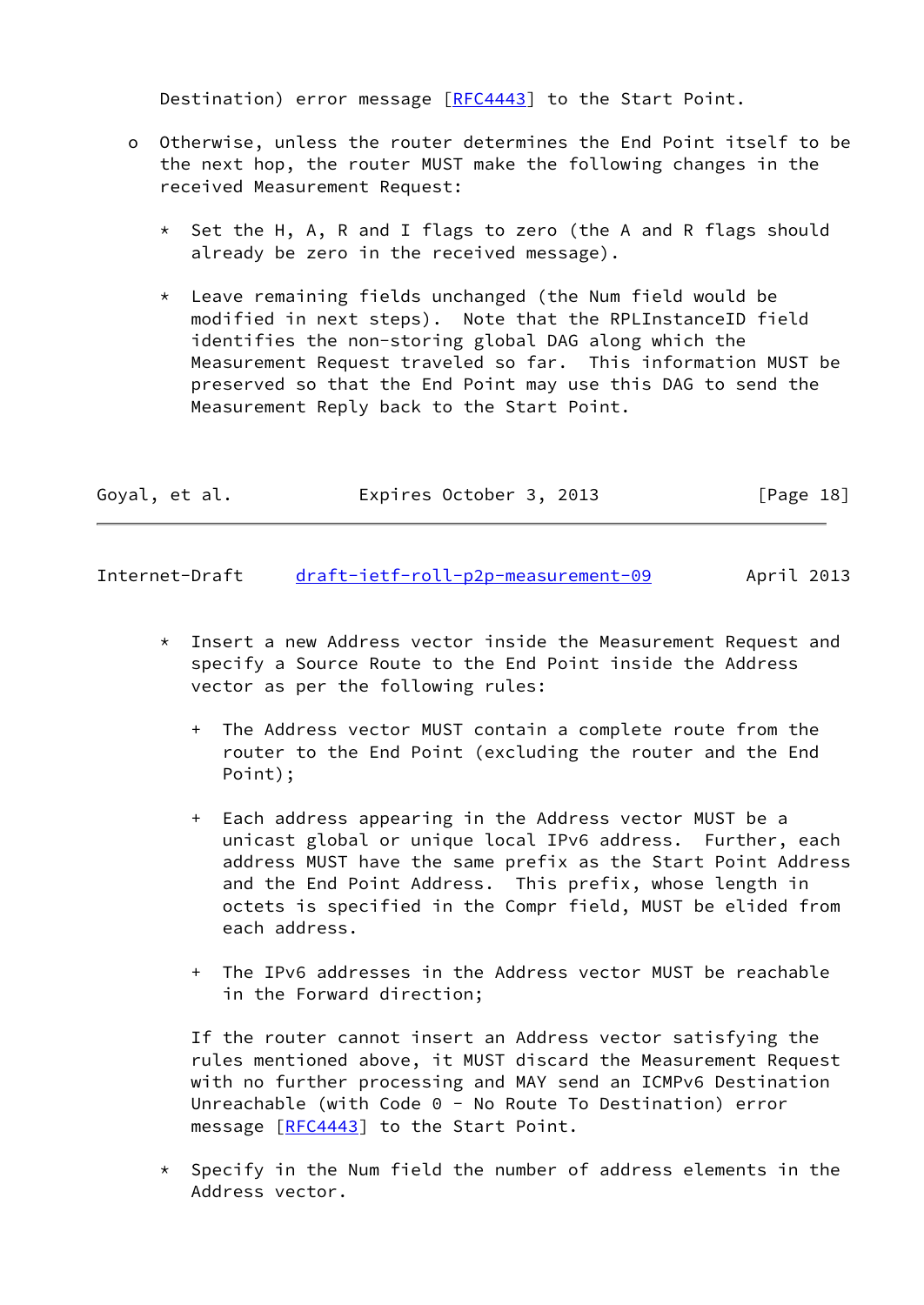$*$  Set the Index field to zero to indicate the position in the Address vector of the next hop on the route. Thus, Address[0] element contains the address of the next hop on the route.

 The Intermediate Point MUST then complete the processing of the received Measurement Request as specified in [Section 5.5](#page-23-0).

<span id="page-21-2"></span>[5.2](#page-21-2). When Measuring A Hop-by-hop Route with a Local RPLInstanceID With Route Accumulation Off

 If a Hop-by-hop Route with a local RPLInstanceID is being measured and the route accumulation is off (i.e.,  $H = 1$ , RPLInstanceID has a local value,  $A = 0$ ), the Intermediate Point MUST process the received Measurement Request in the following manner.

 If the Num field inside the received Measurement Request is not set to zero, thereby implying that an Address vector is present, the Intermediate Point MUST discard the received message with no further processing.

The Intermediate Point MUST then determine the next hop on the route

| Goyal, et al. | Expires October 3, 2013 | [Page 19] |
|---------------|-------------------------|-----------|
|---------------|-------------------------|-----------|

<span id="page-21-0"></span>Internet-Draft [draft-ietf-roll-p2p-measurement-09](https://datatracker.ietf.org/doc/pdf/draft-ietf-roll-p2p-measurement-09) April 2013

 being measured using the RPLInstanceID, the End Point Address and the Start Point Address (which represents the DODAGID of the route being measured). If the Intermediate Point can not determine the next hop, it MUST discard the Measurement Request with no further processing and MAY send an ICMPv6 Destination Unreachable (with Code 0 - No Route To Destination) error message [\[RFC4443](https://datatracker.ietf.org/doc/pdf/rfc4443)] to the Start Point. Otherwise, the Intermediate Point MUST complete the processing of the received Measurement Request as specified in [Section 5.5](#page-23-0).

<span id="page-21-1"></span>[5.3](#page-21-1). When Measuring A Hop-by-hop Route with a Local RPLInstanceID With Route Accumulation On

 If a Hop-by-hop Route with a local RPLInstanceID is being measured and the route accumulation is on  $(i.e., H = 1, RPLInstanceID has a$ local value,  $A = 1$ ), the Intermediate Point MUST process the received Measurement Request in the following manner.

 If the Num field inside the received Measurement Request is set to zero, thereby implying that an Address vector is not present, the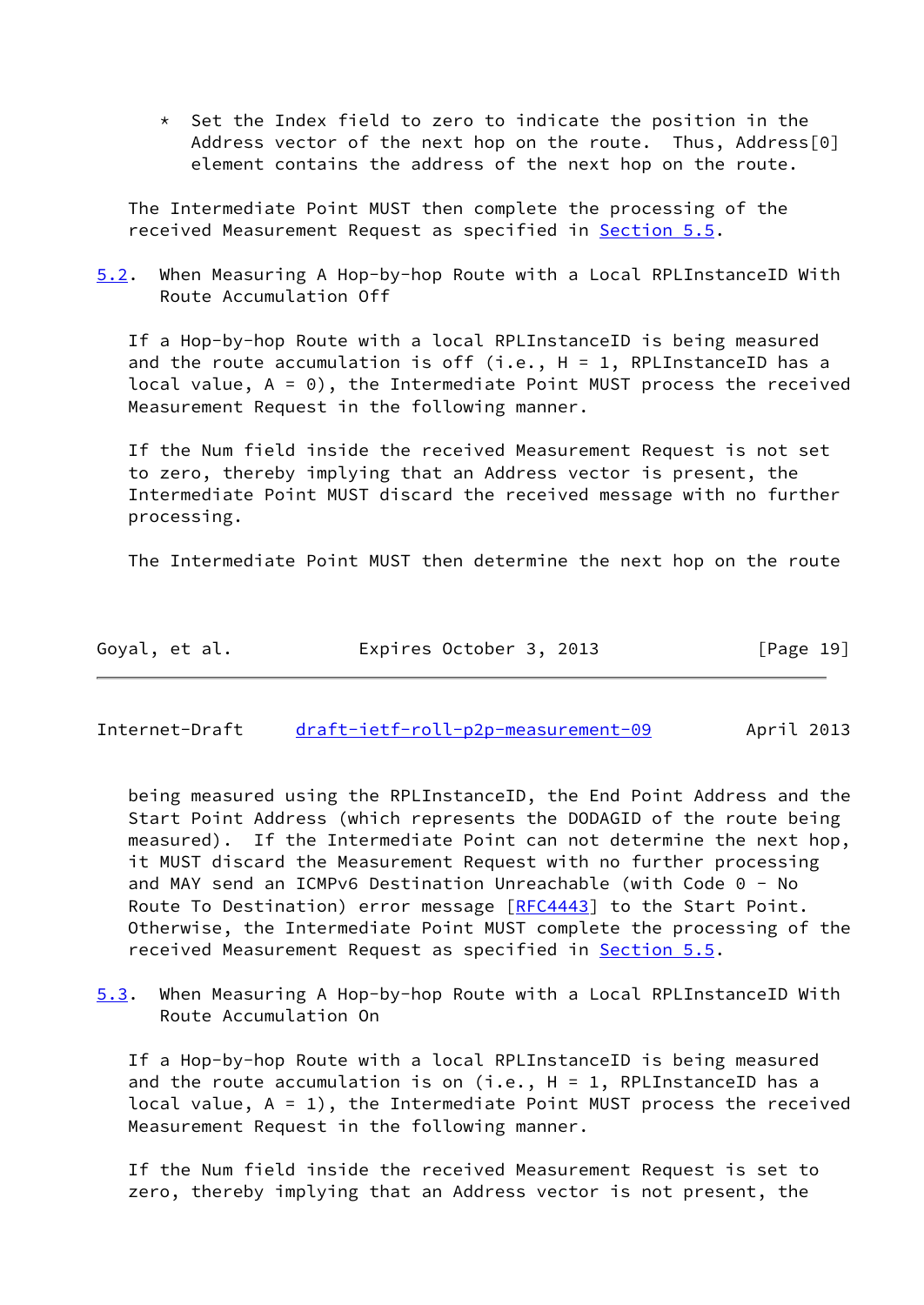Intermediate Point MUST discard the received message with no further processing.

 The Intermediate Point MUST then determine the next hop on the route being measured using the RPLInstanceID, the End Point Address and the Start Point Address (which represents the DODAGID of the route being measured). If the Intermediate Point can not determine the next hop, it MUST discard the Measurement Request with no further processing and MAY send an ICMPv6 Destination Unreachable (with Code 0 - No Route To Destination) error message [\[RFC4443](https://datatracker.ietf.org/doc/pdf/rfc4443)] to the Start Point. If the index field has value Num - 1 and the next hop is not same as the End Point, the Intermediate Point MUST drop the received Measurement Request with no further processing. In this case, the next hop would have no space left in the Address vector to store its address. Otherwise, the router MUST store one of its IPv6 addresses at location Address[Index] and then increment the Index field. The IPv6 address added to the Address vector MUST have the following properties:

- o This address MUST be a unicast global or unique local address.
- o This address MUST have the same prefix as the Start Point Address and the End Point Address. This prefix, whose length in octets is specified in the Compr field, MUST be elided before the address is added to the Address vector.
- o This address MUST be reachable in the Reverse direction.
- If the router does not have an IPv6 address that satisfies the

| Goyal, et al. | Expires October 3, 2013 | [Page 20] |
|---------------|-------------------------|-----------|
|---------------|-------------------------|-----------|

<span id="page-22-1"></span>Internet-Draft [draft-ietf-roll-p2p-measurement-09](https://datatracker.ietf.org/doc/pdf/draft-ietf-roll-p2p-measurement-09) April 2013

 properties mentioned above, it MUST discard the Measurement Request with no further processing.

 The Intermediate Point MUST then complete the processing of the received Measurement Request as specified in **Section 5.5**.

<span id="page-22-0"></span>[5.4](#page-22-0). When Measuring A Source Route

If a Source Route is being measured (i.e.,  $H = 0$ ), the Intermediate Point MUST process the received Measurement Request in the following manner.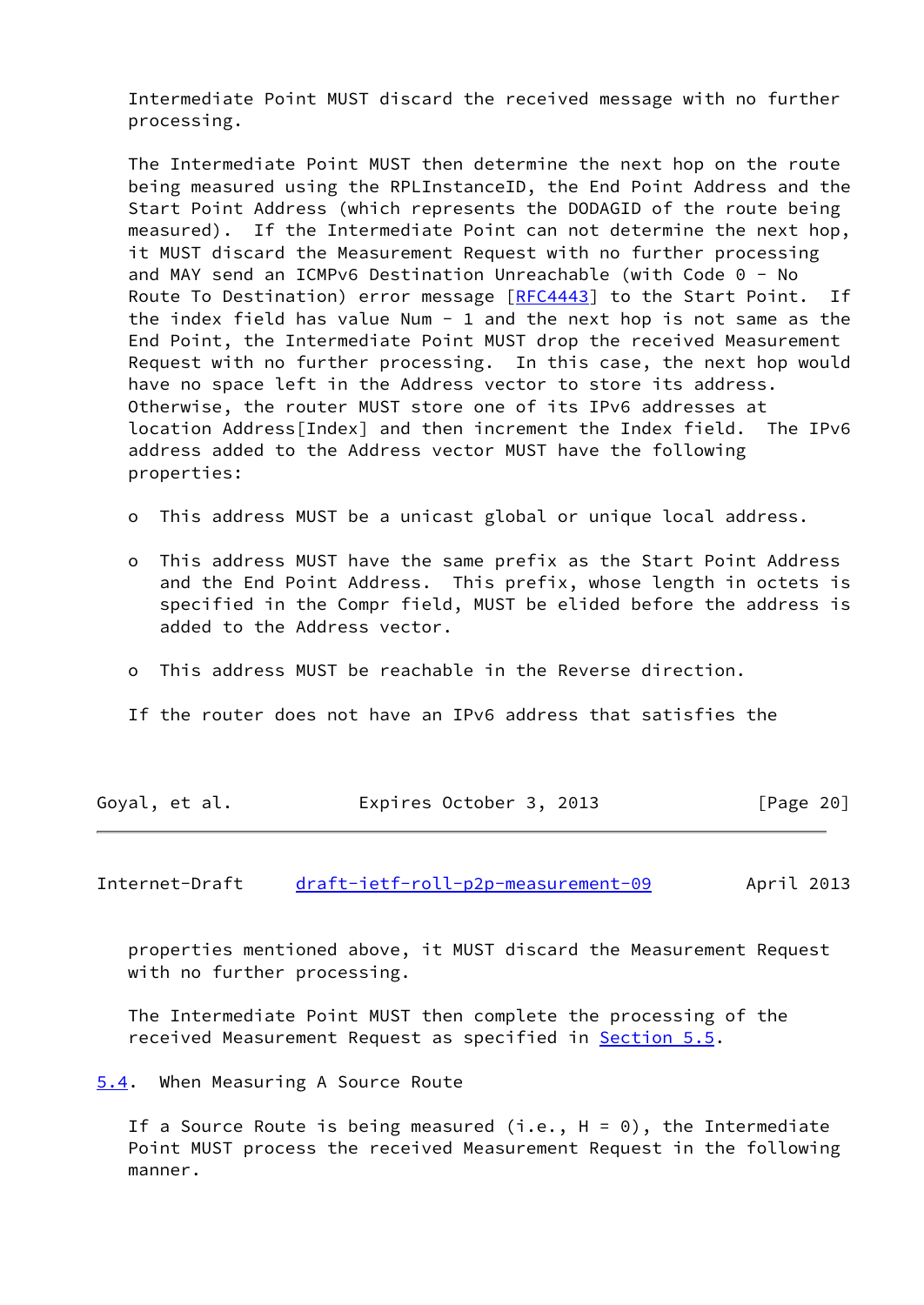If the Num field inside the received Measurement Request is set to zero, thereby implying that an Address vector is not present, the Intermediate Point MUST discard the received message with no further processing.

 The Intermediate Point MUST verify that the Address[Index] element lists one of its unicast global or unique local IPv6 addresses (minus the prefix whose length in octets is specified in the Compr field), failing which it MUST discard the Measurement Request with no further processing. The Intermediate Point MUST then increment the Index field and use the Address[Index] element as the next hop (unless Index value is now Num). If the Index value is now Num, the Intermediate Point MUST use the End Point Address as the next hop.

 The Intermediate Point MUST then complete the processing of the received Measurement Request as specified in [Section 5.5](#page-23-0).

<span id="page-23-0"></span>[5.5](#page-23-0). Final Processing

 The Intermediate Point MUST drop the received Measurement Request with no further processing:

- o If the next hop address is not a unicast address; or
- o If the next hop is not on-link; or
- o If the next hop is not in the same RPL routing domain as the Intermediate Point.

 Next, the Intermediate Point MUST update the routing metric objects, inside the Metric Container option(s) inside the Measurement Request, either by updating the aggregated value for the routing metric or by attaching the local values for the metric inside the object. An Intermediate Point can only update the existing metric objects and MUST NOT add any new routing metric object to the Metric Container. An Intermediate Point MUST drop the Measurement Request with no

| Goyal, et al. |  |  | Expires October 3, 2013 |  |  | [Page 21] |  |
|---------------|--|--|-------------------------|--|--|-----------|--|
|---------------|--|--|-------------------------|--|--|-----------|--|

<span id="page-23-1"></span>Internet-Draft [draft-ietf-roll-p2p-measurement-09](https://datatracker.ietf.org/doc/pdf/draft-ietf-roll-p2p-measurement-09) April 2013

 further processing if it cannot update a routing metric object specified inside the Metric Container.

 Finally, the Intermediate Point MUST unicast the Measurement Request to the next hop.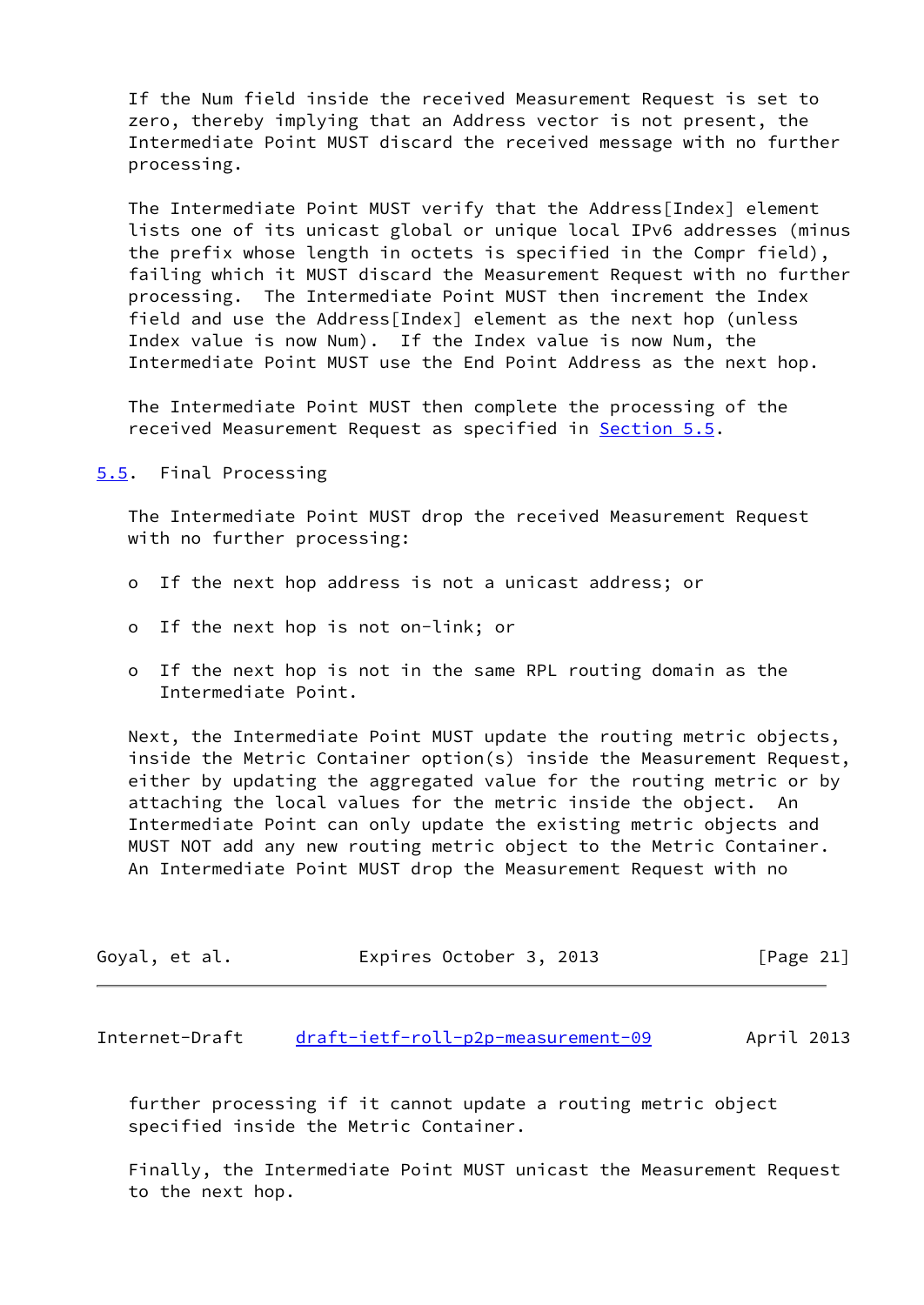#### <span id="page-24-0"></span>[6](#page-24-0). Processing a Measurement Request at the End Point

 On receiving an MO, if a router chooses to process the message further and finds one of its unicast global or unique local IPv6 addresses (minus the prefix whose length in octets is specified in the Compr field) listed as the End Point Address, the router considers itself the End Point and MUST process the received MO in the following manner.

 The End Point MUST discard the received message with no further processing if it is not a Measurement Request (i.e.,  $T = 0$ ).

 If the received Measurement Request traveled on a Hop-by-hop Route with a local RPLInstanceID with route accumulation on (i.e.,  $H = 1$ , RPLInstanceID has a local value and  $A = 1$ ), elements Address[0] through Address [Index - 1] in the Address vector contain a complete Source Route from the Start Point to the End Point, which the End Point MAY use, after reversal, to reach the Start Point. Note that the Source Route in the Address vector does not include the Start Point and the End Point addresses and the individual addresses do not include the common prefix whose length in octets is specified in the Compr field.

 If the received Measurement Request traveled on a Source Route and the Reverse flag is set to one (i.e.,  $H = 0$ ,  $R = 1$ ), elements Address[0] through Address[Num - 1] in the Address vector contain a complete Source Route from the Start Point to the End Point, which the End Point MAY use, after reversal, to reach the Start Point. Again, the Source Route in the Address vector does not include the Start Point and the End Point addresses and the individual addresses do not include the common prefix whose length in octets is specified in the Compr field.

 The End Point MUST update the routing metric objects in the Metric Container options if required and MAY note the measured values for the complete route (especially, if the received Measurement Request is likely a response to an earlier Measurement Request that the End Point had sent to the Start Point with B flag set to one).

 The End Point MUST generate a Measurement Reply message as specified in [Section 6.1](#page-25-0). If the B flag is set to one in the received

| Expires October 3, 2013<br>Goyal, et al. | [Page 22] |
|------------------------------------------|-----------|
|------------------------------------------|-----------|

<span id="page-24-1"></span>Internet-Draft [draft-ietf-roll-p2p-measurement-09](https://datatracker.ietf.org/doc/pdf/draft-ietf-roll-p2p-measurement-09) April 2013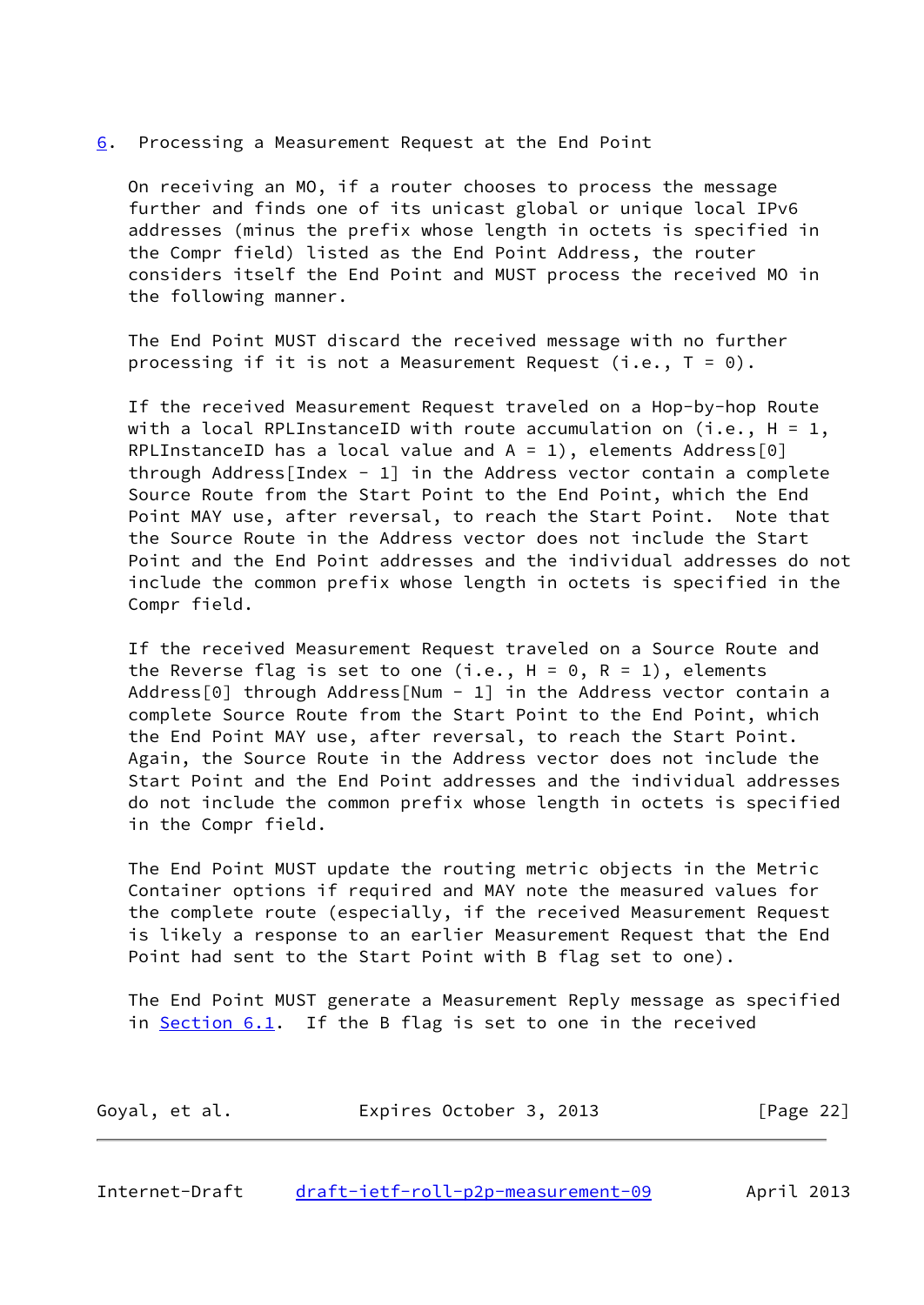Measurement Request, the End Point SHOULD generate a new Measurement Request to measure the cost of its current (or the most preferred) route to the Start Point. The routing metrics used in the new Measurement Request MUST include the routing metrics specified in the received Measurement Request.

<span id="page-25-0"></span>[6.1](#page-25-0). Generating the Measurement Reply

 A Measurement Reply MUST have the Type (T) flag set to zero and need not contain the Address vector. The following fields inside a Measurement Reply MUST have the same values as they had inside the corresponding Measurement Request: RPLInstanceID, Compr, SeqNo, Start Point Address, End Point Address and Metric Container Option(s). The remaining fields inside a Measurement Reply may have any value and MUST be ignored on reception at the Start Point; the received Measurement Request can, therefore, trivially be converted into a Measurement Reply by setting the Type (T) flag to zero.

A Measurement Reply MUST be unicast back to the Start Point:

- o If the Measurement Request traveled along a global DAG, identified by the RPLInstanceID field, the Measurement Reply MAY be unicast back to the Start Point along the same DAG.
- o If the Measurement Request traveled along a Hop-by-hop Route with a local RPLInstanceID and accumulated a Source Route from the Start Point to the End Point, this Source Route MAY be used after reversal to send the Measurement Reply back to the Start Point.
- o If the Measurement Request traveled along a Source Route and the R flag inside the received message is set to one, the End Point MAY reverse the Source Route contained in the Address vector and use it to send the Measurement Reply back to the Start Point.
- <span id="page-25-1"></span>[7](#page-25-1). Processing a Measurement Reply at the Start Point

 When a router receives an MO, it examines if one of its unicast IPv6 addresses is listed as the Start Point Address. If yes, the router is the Start Point and MUST process the received message in the following manner.

 If the Start Point discovers that the received MO is not a Measurement Reply or if it no longer maintains state for the corresponding Measurement Request, it MUST discard the received message with no further processing.

The Start Point can use the routing metric objects inside the Metric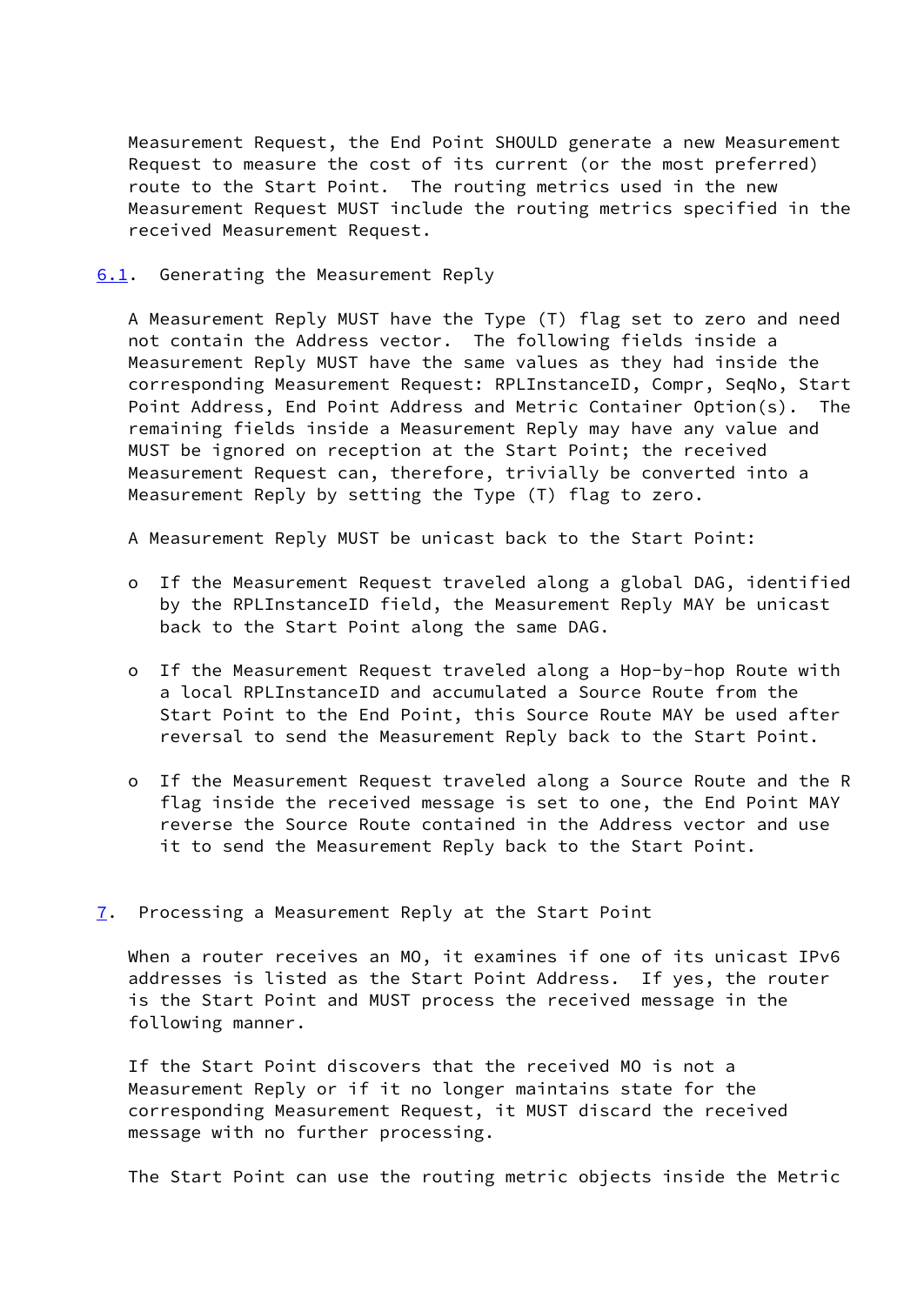## <span id="page-26-1"></span>Internet-Draft [draft-ietf-roll-p2p-measurement-09](https://datatracker.ietf.org/doc/pdf/draft-ietf-roll-p2p-measurement-09) April 2013

 Container to evaluate the metrics for the measured P2P route. If a routing metric object contains local metric values recorded by routers on the route, the Start Point can make use of these local values by aggregating them into an end-to-end metric according to the aggregation rules for the specific metric. A Start Point is then free to interpret the metrics for the route according to its local policy.

#### <span id="page-26-0"></span>[8](#page-26-0). Security Considerations

 In general, the security considerations for the route measurement mechanism described in this document are similar to the ones for RPL (as described in Section [19 of \[RFC6550\]](https://datatracker.ietf.org/doc/pdf/rfc6550#section-19)). Sections [6.1](#page-25-0) and [10](#page-28-0) of RPL specification [[RFC6550](https://datatracker.ietf.org/doc/pdf/rfc6550)] describe RPL's security framework that provides data confidentiality, authentication, replay protection and delay protection services. This security framework is applicable to the route measurement mechanism described here as well after taking in account the constraints specified in [Section 3.2](#page-11-0).

 This document requires all routers participating in a secure invocation of the route measurement process to use the Security Configuration decided by the Start Point. The intention is to avoid compromising the overall security of the route measurement due to some routers using a weaker Security Configuration. A router is allowed to participate in a "secure" route measurement only if it can support the Security Configuration in use, which also specifies the key in use. It does not matter whether the key is pre-installed or dynamically acquired after proper authentication. The router must have the key in use before it can process or generate Secure MO messages. Hence, from the perspective of the route measurement mechanism, there is no distinction between the "preinstalled" and "authenticated" security modes described in RPL specification [\[RFC6550](https://datatracker.ietf.org/doc/pdf/rfc6550)]. Ofcourse if a compromised router has the key being used, it could cause the route measurement to fail, or worse, insert wrong information in Secure MO messages.

 A rogue router acting as the Start Point could use the route measurement mechanism defined in this document to measure routes from itself to other routers and thus find out key information about the LLN, e.g., the topological features of the LLN (such as the identity of the key routers in the topology) or the remaining energy levels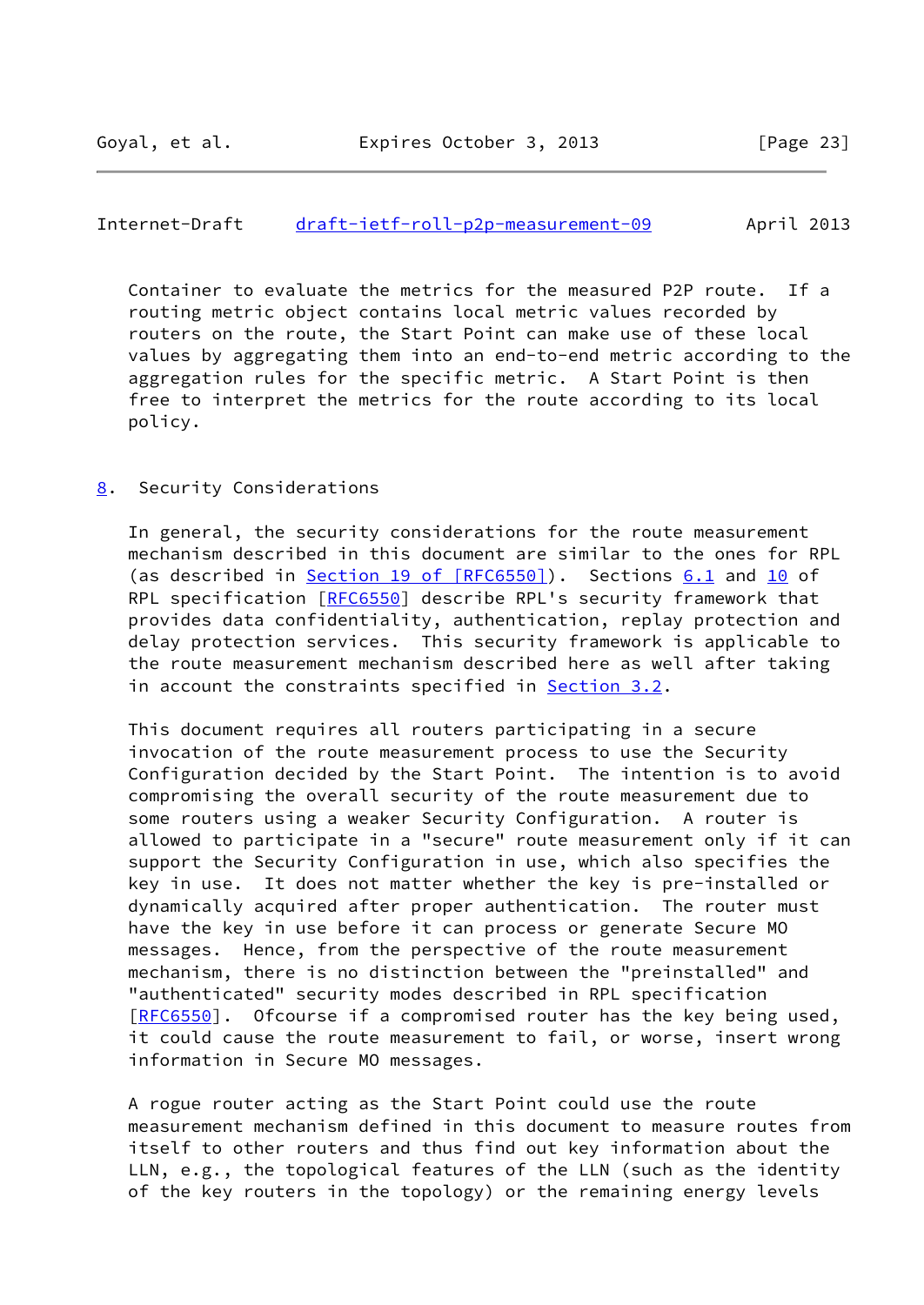[\[RFC6551](https://datatracker.ietf.org/doc/pdf/rfc6551)] in the routers. This information can potentially be used to attack the LLN. A rogue router could also use this mechanism to send bogus Measurement Requests to arbitrary End Points. If sufficient Measurement Requests are sent, then it may cause CPU overload in the routers in the network, drain their batteries and cause traffic congestion in the network. Note that some of these

| Goyal, et al. | Expires October 3, 2013 | [Page 24] |
|---------------|-------------------------|-----------|
|               |                         |           |

<span id="page-27-1"></span>Internet-Draft [draft-ietf-roll-p2p-measurement-09](https://datatracker.ietf.org/doc/pdf/draft-ietf-roll-p2p-measurement-09) April 2013

 problems would occur even if the compromised router were to generate bogus data traffic to arbitrary destinations.

 To protect against such misuse, this document allows RPL routers implementing this mechanism to not process MO messages (or process such messages selectively) based on a local policy. For example, an LLN deployment might require the use of Secure MO messages generated using a key that could be obtained only after proper authentication. Note that this document requires an LLN deployment to support Secure MO messages so that such policies can be enforced where considered essential.

 Since a Measurement Request can travel along a Source Route specified in the Address vector, some of the security concerns that led to the deprecation of Type  $0$  routing header  $[RECS095]$  may be valid here. To address such concerns, the mechanism described in this document includes several remedies:

- o This document requires that a route inserted inside the Address vector must be a strict Source Route and must not include any multicast addresses.
- o This document requires that an MO message must not cross the boundaries of the RPL routing domain where it originated. A router must not forward a received MO message further if the next hop belongs to a different RPL routing domain. Hence, any security problems associated with the mechanism would be limited to one RPL routing domain.
- <span id="page-27-0"></span> o This document requires that a router must drop a received Measurement Request if the next hop address is not on-link or if it is not a unicast address.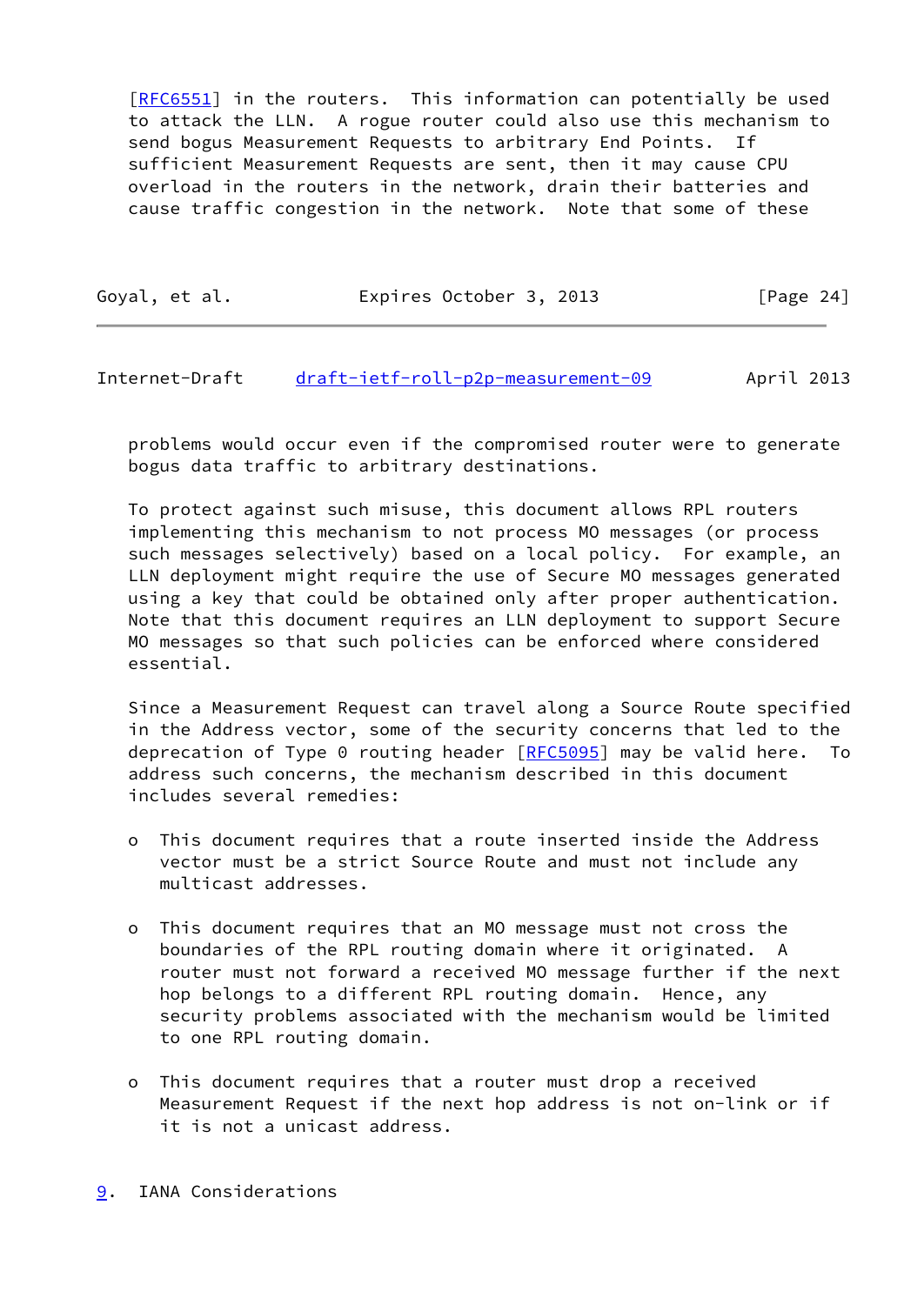This document defines two new RPL messages:

o "Measurement Object" (see [Section 3.1](#page-5-2)), assigned a value TBD1 from the "RPL Control Codes" space [to be removed upon publication: <http://www.iana.org/assignments/rpl/rpl>.xml#control-codes] [[RFC6550\]](https://datatracker.ietf.org/doc/pdf/rfc6550). IANA is requested to allocate TBD1 from the range 0x00-0x7F to indicate a message without security enabled. The string TBD1 in this document should be replaced by the allocated value. These last two sentences should be removed before publication.

| Goyal, et al. | Expires October 3, 2013 | [Page 25] |
|---------------|-------------------------|-----------|
|---------------|-------------------------|-----------|

<span id="page-28-1"></span>Internet-Draft [draft-ietf-roll-p2p-measurement-09](https://datatracker.ietf.org/doc/pdf/draft-ietf-roll-p2p-measurement-09) April 2013

 o "Secure Measurement Object" (see [Section 3.2\)](#page-11-0), assigned a value TBD2 from the "RPL Control Codes" space [to be removed upon publication: <http://www.iana.org/assignments/rpl/rpl>.xml#control-codes] [[RFC6550\]](https://datatracker.ietf.org/doc/pdf/rfc6550). IANA is requested to allocate TBD2 from the range 0x80-0xFF to indicate a message with security enabled. The string TBD2 in this document should be replaced by the allocated value. These last two sentences should be removed before publication.

| -------+------<br>Code | Description                                                                                       | -------------+-------------<br>Reference |
|------------------------|---------------------------------------------------------------------------------------------------|------------------------------------------|
|                        | TBD1   Measurement Object   This document  <br>  TBD2   Secure Measurement Object   This document |                                          |

RPL Control Codes

# <span id="page-28-0"></span>[10.](#page-28-0) Acknowledgements

 Authors gratefully acknowledge the contributions of Ralph Droms, Adrian Farrel, Joel Halpern, Matthias Philipp, Pascal Thubert, Richard Kelsey and Zach Shelby in the development of this document.

<span id="page-28-2"></span>[11.](#page-28-2) References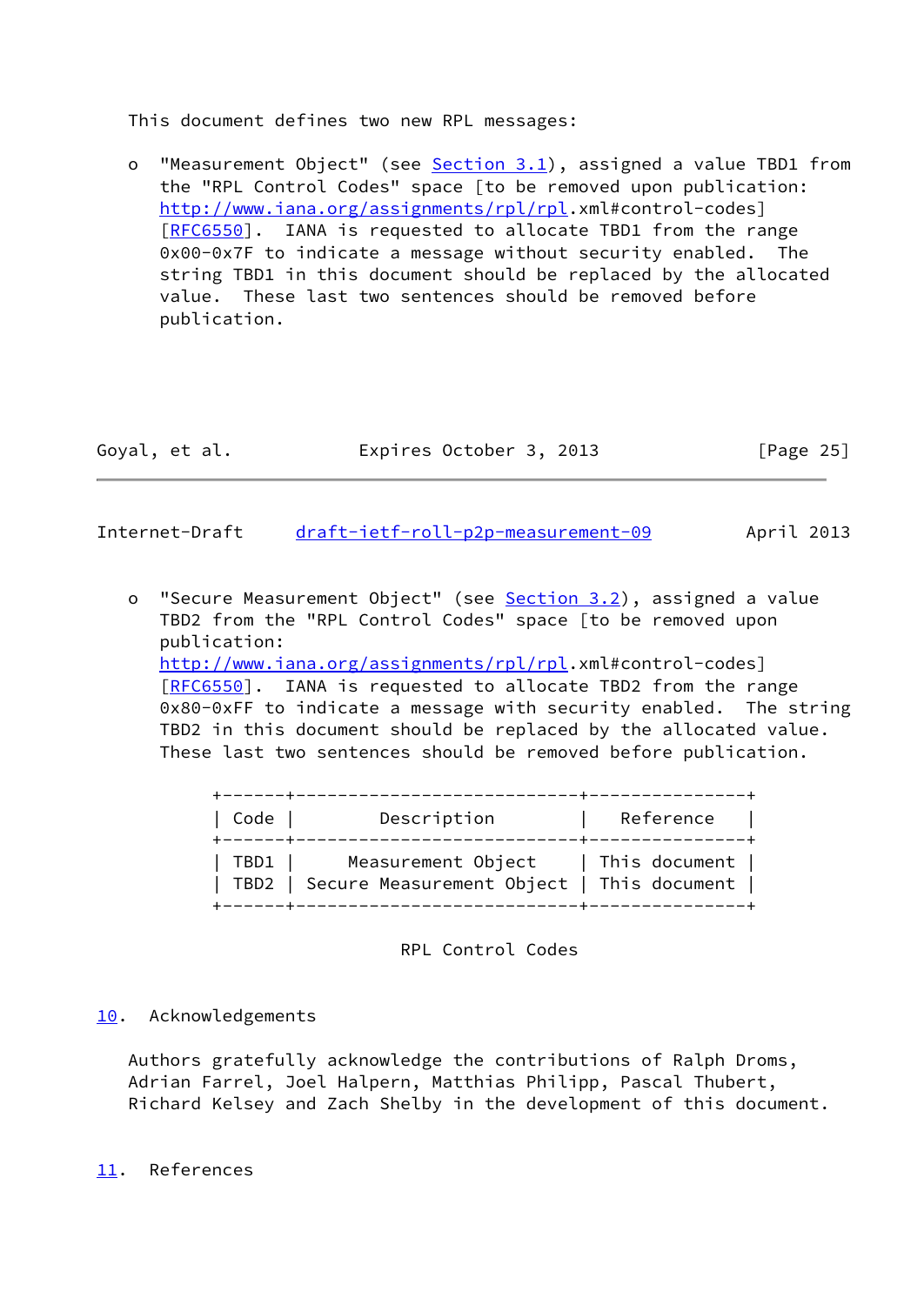## <span id="page-29-0"></span>[11.1](#page-29-0). Normative References

<span id="page-29-3"></span>

| [I-D.ietf-roll-p2p-rpl]                                   |
|-----------------------------------------------------------|
| Goyal, M., Baccelli, E., Philipp, M., Brandt, A., and J.  |
| Martocci, "Reactive Discovery of Point-to-Point Routes in |
| Low Power and Lossy Networks", draft-ietf-roll-p2p-rpl-17 |
| (work in progress), March 2013.                           |
|                                                           |

<span id="page-29-4"></span>[I-D.ietf-roll-terminology]

 Vasseur, J., "Terminology in Low power And Lossy Networks", [draft-ietf-roll-terminology-12](https://datatracker.ietf.org/doc/pdf/draft-ietf-roll-terminology-12) (work in progress), March 2013.

- [RFC2119] Bradner, S., "Key words for use in RFCs to Indicate Requirement Levels", [BCP 14](https://datatracker.ietf.org/doc/pdf/bcp14), [RFC 2119](https://datatracker.ietf.org/doc/pdf/rfc2119), March 1997.
- [RFC4443] Conta, A., Deering, S., and M. Gupta, "Internet Control Message Protocol (ICMPv6) for the Internet Protocol Version 6 (IPv6) Specification", [RFC 4443,](https://datatracker.ietf.org/doc/pdf/rfc4443) March 2006.

| Goyal, et al. | Expires October 3, 2013 | [Page 26] |
|---------------|-------------------------|-----------|
|---------------|-------------------------|-----------|

- <span id="page-29-2"></span>Internet-Draft [draft-ietf-roll-p2p-measurement-09](https://datatracker.ietf.org/doc/pdf/draft-ietf-roll-p2p-measurement-09) April 2013
	- [RFC6550] Winter, T., Thubert, P., Brandt, A., Hui, J., Kelsey, R., Levis, P., Pister, K., Struik, R., Vasseur, JP., and R. Alexander, "RPL: IPv6 Routing Protocol for Low-Power and Lossy Networks", [RFC 6550,](https://datatracker.ietf.org/doc/pdf/rfc6550) March 2012.

<span id="page-29-1"></span>[11.2](#page-29-1). Informative References

- [RFC5095] Abley, J., Savola, P., and G. Neville-Neil, "Deprecation of Type 0 Routing Headers in IPv6", [RFC 5095,](https://datatracker.ietf.org/doc/pdf/rfc5095) December 2007.
- [RFC5826] Brandt, A., Buron, J., and G. Porcu, "Home Automation Routing Requirements in Low-Power and Lossy Networks", [RFC 5826,](https://datatracker.ietf.org/doc/pdf/rfc5826) April 2010.
- [RFC5867] Martocci, J., De Mil, P., Riou, N., and W. Vermeylen, "Building Automation Routing Requirements in Low-Power and Lossy Networks", [RFC 5867,](https://datatracker.ietf.org/doc/pdf/rfc5867) June 2010.
- [RFC6551] Vasseur, JP., Kim, M., Pister, K., Dejean, N., and D. Barthel, "Routing Metrics Used for Path Calculation in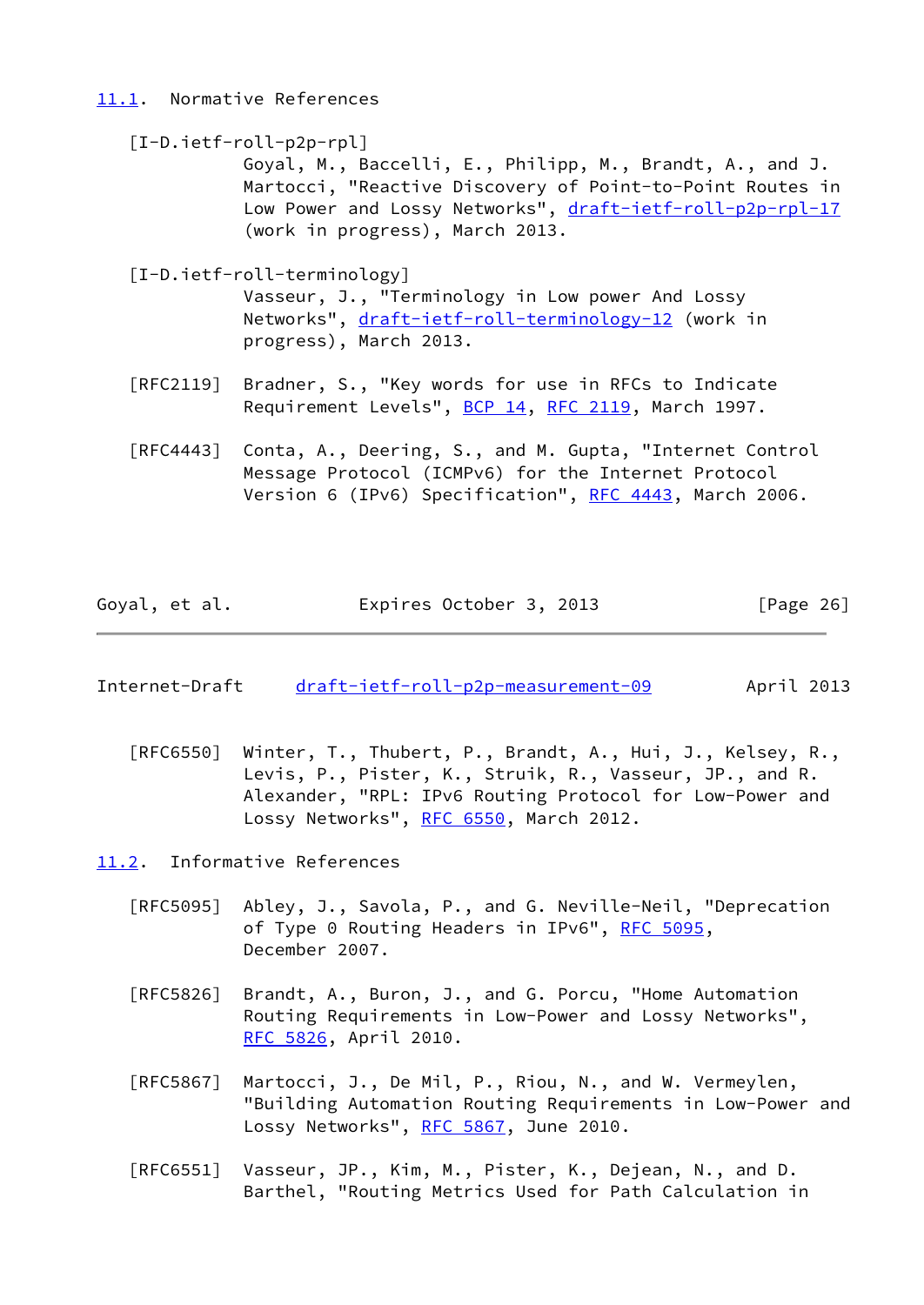Low-Power and Lossy Networks", [RFC 6551](https://datatracker.ietf.org/doc/pdf/rfc6551), March 2012. Authors' Addresses Mukul Goyal (editor) University of Wisconsin Milwaukee 3200 N Cramer St Milwaukee, WI 53211 USA Phone: +1 414 2295001 Email: mukul@uwm.edu Emmanuel Baccelli INRIA Phone: +33-169-335-511 Email: Emmanuel.Baccelli@inria.fr URI: <http://www.emmanuelbaccelli.org/>

| Goyal, et al.  | Expires October 3, 2013            | [Page $27$ ] |
|----------------|------------------------------------|--------------|
| Internet-Draft | draft-ietf-roll-p2p-measurement-09 | April 2013   |
| Anders Brandt  |                                    |              |

 Sigma Designs Emdrupvej 26A, 1. Copenhagen, Dk-2100 Denmark

 Phone: +45 29609501 Email: abr@sdesigns.dk

 Jerald Martocci Johnson Controls 507 E Michigan Street Milwaukee 53202